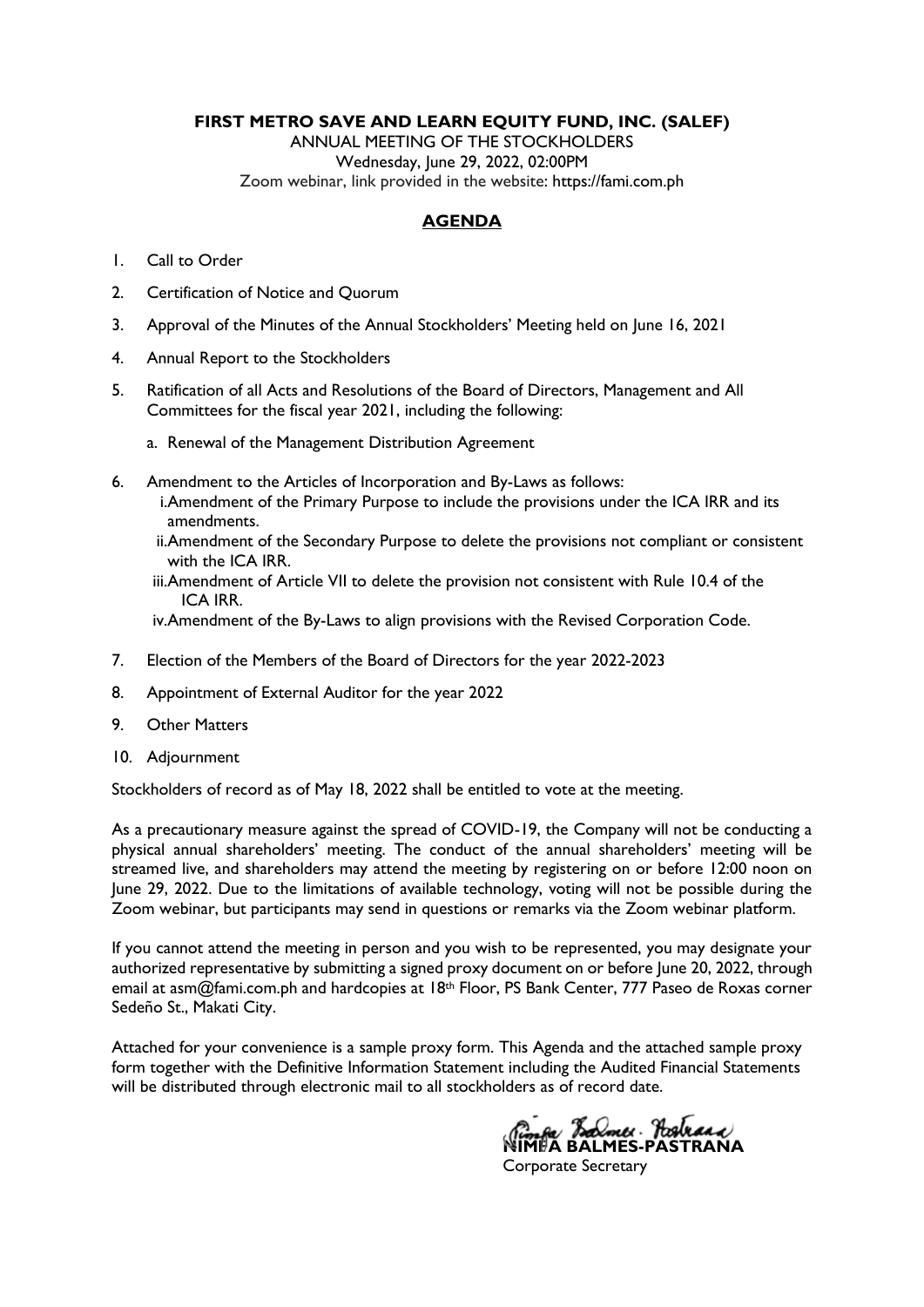#### PROXY

The undersigned stockholder of **FIRST METRO SAVE AND LEARN EQUITY FUND, INC.** hereby appoints \_\_\_\_\_\_\_\_\_\_\_\_\_\_\_\_\_\_\_\_\_\_\_\_\_\_\_\_\_\_\_\_\_\_\_\_\_\_\_\_\_\_\_\_\_\_\_\_\_\_ or in his absence, the Chairman of the meeting, as attorney-in-fact and proxy, with power of substitution, to present and vote all shares registered in his/her/its name at the annual meeting of stockholders of the Company on Wednesday, June 29, 2022 and at any of the adjournments thereof. The proxy shall be revoked only in writing and by informing the Corporate Secretary prior to the annual stockholders meeting.

The proxy may vote by checking  $(\checkmark)$  the area that corresponds to his vote. In the election of the Members of the Board of Directors, the proxy shall indicate number of votes on the blank place provided beside the names of the nominees or check abstain should they wish to do so.

| <b>ITEMS</b>                                                                                                                                                     | <b>ACTIONS</b> |                |         |
|------------------------------------------------------------------------------------------------------------------------------------------------------------------|----------------|----------------|---------|
|                                                                                                                                                                  | <b>Yes</b>     | N <sub>0</sub> | Abstain |
| Approval of the Minutes of the Annual Stockholders' Meeting held on<br>1.<br>June 2021                                                                           |                |                |         |
| Ratification of all Acts and Resolutions of the Board of Directors,<br>2.<br>Management and All Committees for the fiscal year 2021, including the<br>following: |                |                |         |
| a. Renewal of the Management Distribution Agreement                                                                                                              |                |                |         |
| 3. Amendment to the Articles of Incorporation and By-Laws as follows:                                                                                            |                |                |         |
| a. Amendment of the Primary Purpose to include the provisions under the<br>ICA IRR and its amendments.                                                           |                |                |         |
| b. Amendment of the Secondary Purpose to delete the provisions not<br>compliant or consistent with the ICA IRR.                                                  |                |                |         |
| c. Amendment of Article VII to delete the provision not consistent with<br>Rule 10.4 of the ICA IRR.                                                             |                |                |         |
| d. Amendment of the By-Laws to align provisions with the Revised<br>Corporation Code.                                                                            |                |                |         |
| Election of the Members of the Board of Directors for the year 2022-2023<br>4.                                                                                   | # of Votes     |                |         |
| Bro. Manuel V. de Leon, FMS                                                                                                                                      |                |                |         |
| Dr. Victor A. Abola                                                                                                                                              |                |                |         |
| Ms. Karen Liza M. Roa                                                                                                                                            |                |                |         |
| Fr. Rafael K. Eloriaga, CM (Independent Director)                                                                                                                |                |                |         |
| Mr. Edgar B. Solilapsi (Independent Director)                                                                                                                    |                |                |         |
|                                                                                                                                                                  | Yes            | N <sub>0</sub> |         |
| 5.<br>Appointment of External Auditor for the year 2022                                                                                                          |                |                |         |

#### $\_$  . The contribution of the contribution of  $\overline{\mathcal{L}}$  , we can also the contribution of  $\overline{\mathcal{L}}$ PRINTED NAME OF STOCKHOLDER DATE

#### SIGNATURE OF STOCKHOLDER/ AUTHORIZED SIGNATORY

\_\_\_\_\_\_\_\_\_\_\_\_\_\_\_\_\_\_\_\_\_\_\_\_\_\_\_\_\_\_\_\_\_\_\_\_

<sup>1</sup> Please fill-out and sign the proxy form and return via mail/email/Metrobank Branches on or before 5:00 p.m. on June 20, 2022.

Via Mail: To the Corporate Secretary, 18th Floor, PS Bank Center, 777 Paseo de Roxas corner Sedeño St., Makati City Via Email: asm@fami.com.ph | Via Fax: 02816-0467 | Via MBTC Branches: Use Pouch Code 90020. This service is free of charge. <sup>2</sup>This proxy shall be valid for a period of five (5) years from the date of its execution. This proxy shall continue to be in effect until and unless withdrawn by written notice delivered to the Corporate Secretary, but shall not apply in instances wherein the undersigned personally attends the meeting.

<sup>3</sup>If no name is provided; the Chairman of the Meeting will act as the proxy.

THIS PROXY NEED NOT BE NOTARIZED. IF THE STOCKHOLDER ATTENDS IN PERSON AND EXPRESSES HIS INTENTION TO VOTE IN PERSON, THE PROXY WILL BE REVOKED.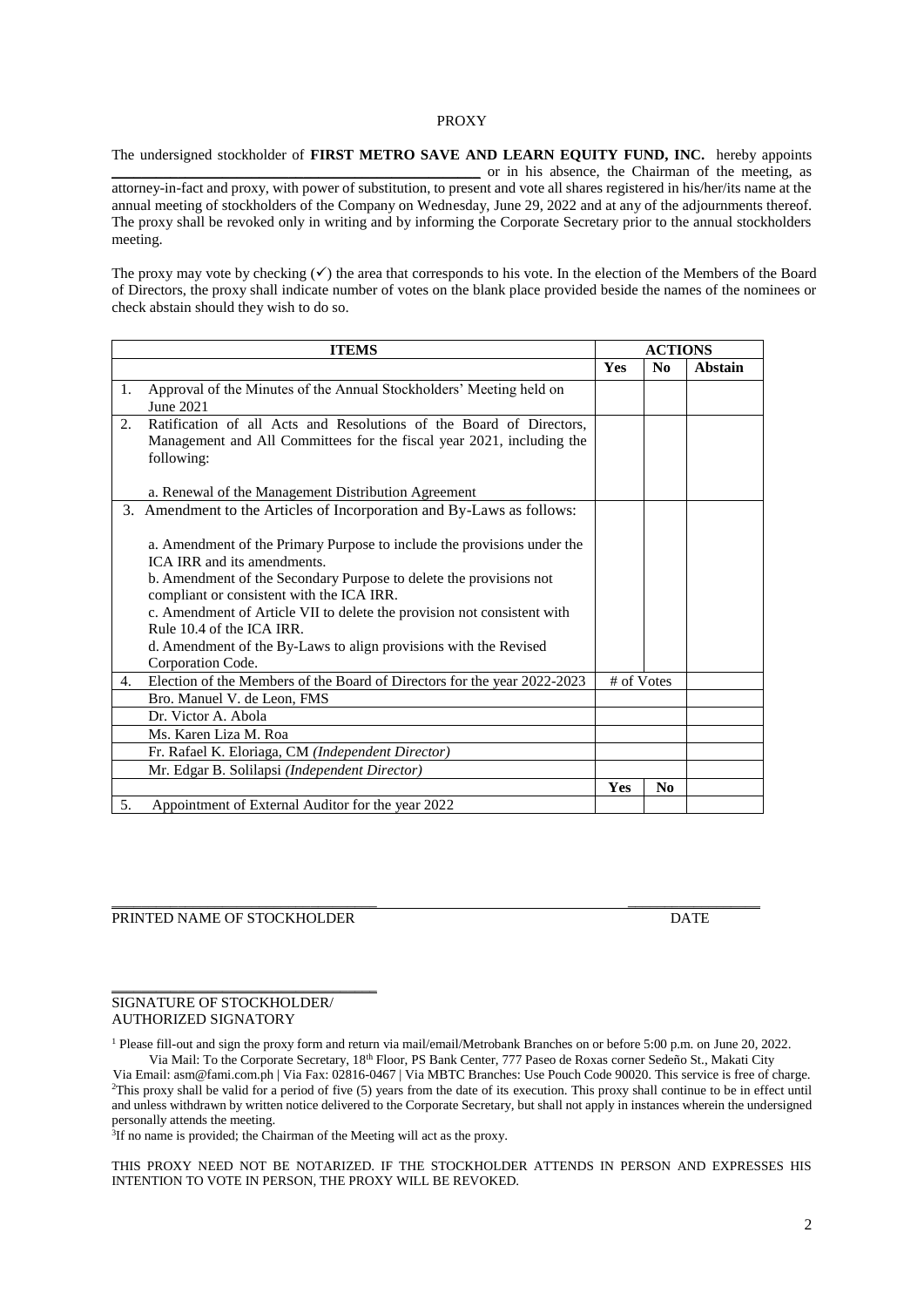### **SECURITIES AND EXCHANGE COMMISSION**

#### **SEC FORM 20-IS**

#### INFORMATION STATEMENT PURSUANT TO SECTION 20 OF THE SECURITIES REGULATION CODE

- 1. Check the appropriate box ( ) Preliminary Information Statement (/) Definitive Information Statement
- 2. Name of registrant as specified in its charter: **FIRST METRO SAVE AND LEARN EQUITY FUND, INC.**
- 3. Province, Country or other jurisdiction of incorporation or organization; **Metro Manila, Philippines**
- 4. SEC Identification number: **CS200509328**
- 5. BIR Tax Identification Code: **238-518-996-000**
- 6. Address of Principal Office: **18F PSBank Center 777 Paseo de Roxas cor Sedeno St. Salcedo Village, Makati City, 1226**
- 7. Telephone Numbers: **(632) 8912860, 8405710, Fax No. (632) 8160467**
- 8. Date, time, place, of the meeting of security holders:
	- **Date : June 29, 2022**
	- **Time : 2:00 p.m.**
	- **Place : Zoom webinar at the link provided in https://fami.com.ph/**
- 9. Approximate date on which the Information Statement is first to be sent or given to security holders: **June 8, 2022**
- 10. Securities registered pursuant to Sections 4 and 8 of the RSA:

| <b>Common Shares</b> | 855,277,636                      |
|----------------------|----------------------------------|
|                      | Outstanding (Par value of P1.00) |
| Title of each class  | Number of Shares of Common Stock |

11. Are any or all of registrant's securities listed on the Philippine Stock Exchange? **No.**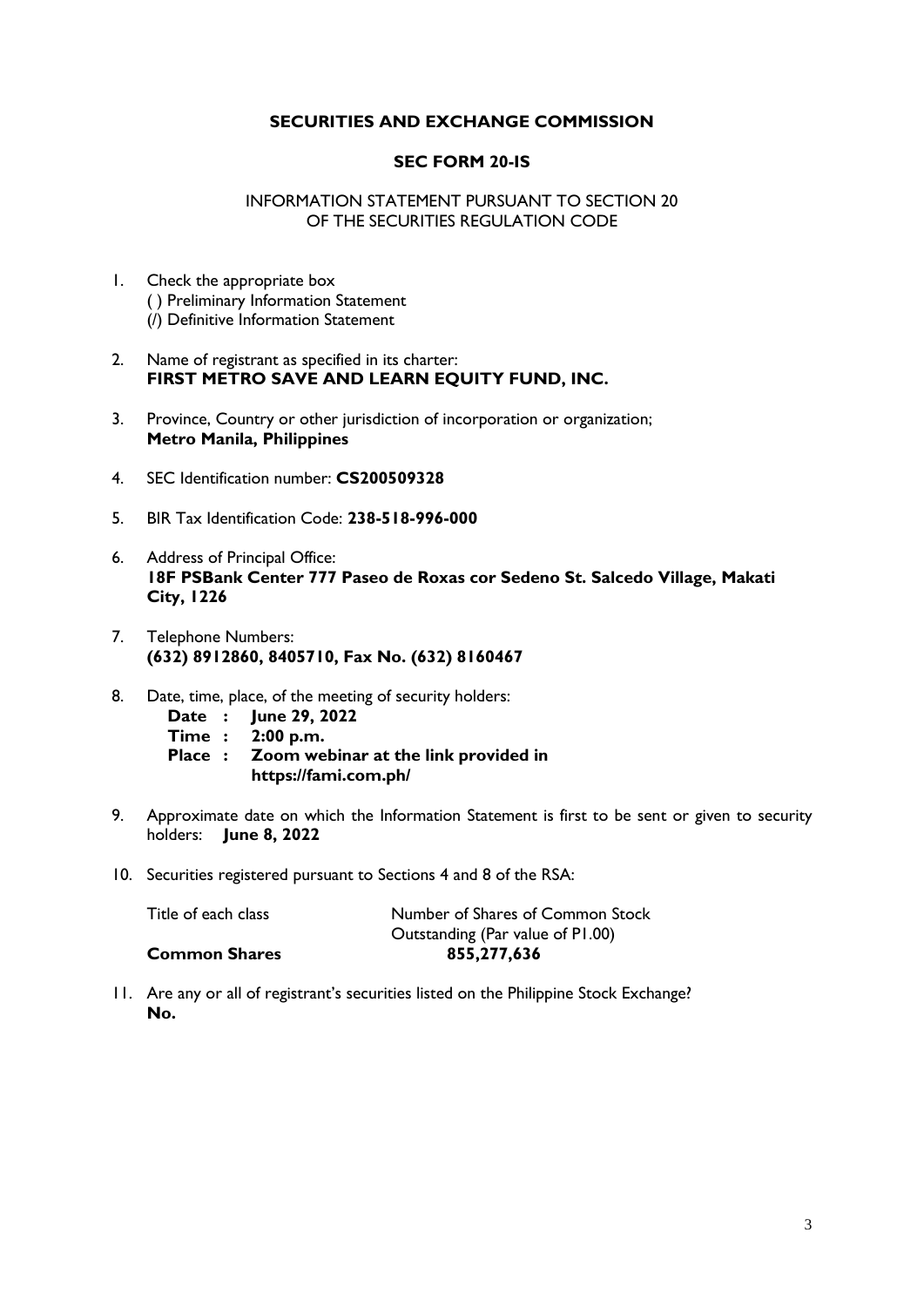### **PART I - INFORMATION STATEMENT**

### **A. GENERAL INFORMATION**

#### **Item 1. Date, Time, and Place of Meeting of Security Holders**:

- Date : Wednesday, June 29, 2022
- Time : 02:00 p.m.

Place : Zoom webinar at the link provided in https://fami.com.ph/

#### **Mailing Address of the Registrant:**

18th Floor, PS Bank Center, 777 Paseo de Roxas corner Sedeño St., Makati City

### **Approximate date on which the Information Statement is first to be sent or given to security holders:**

June 8, 2022

### **Item 2. Right of Appraisal:**

Any stockholder who dissents to the proposed amendment in Articles of Incorporation (see Item 17), which amendment pertains to the amendment of Article VII (b) to delete the phrase "Provided, however, that no such redemption may be made unless the remaining unimpaired capital of the Corporation shall be at least 50% of its outstanding liabilities to the creditors of the Corporation" to comply with Rule 10.1 of the ICA-IRR, shall be entitled to exercise his right of appraisal in accordance with Section 81 of the Revised Corporation Code.

#### **Item 3. Interest of Certain Persons in or Opposition to Matters to be Acted Upon:**

- a) Other than election to office, there is no matter to be acted upon in which any director or executive officer is involved or had a direct, indirect or substantial interest.
- b) No one among the incumbent director has informed the registrant, in writing or otherwise, that he intends to oppose any action to be taken by the registrant at the Meeting.

### **B. CONTROL & COMPENSATION INFORMATION**

#### **Item 4. Voting Securities and Principal Holders Thereof:**

#### **a) Class of Voting Shares :**

| <b>Class of Voting Securities</b> | <b>Total Outstanding Shares</b> | <b>Votes Entitlement</b> |
|-----------------------------------|---------------------------------|--------------------------|
| <b>Common Shares</b>              | 855,277,636                     | One (1) vote per share   |

#### **b) Record Date**

Stockholders of record as of May 18, 2022 are entitled to notice and to vote in the Annual Stockholders Meeting.

#### c) **Manner of Voting**

A shareholder may vote in person or by proxy. Article III, Section 7 of the Amended By-Laws of the Corporation provides that any shareholder entitled to vote at shareholders' meetings may be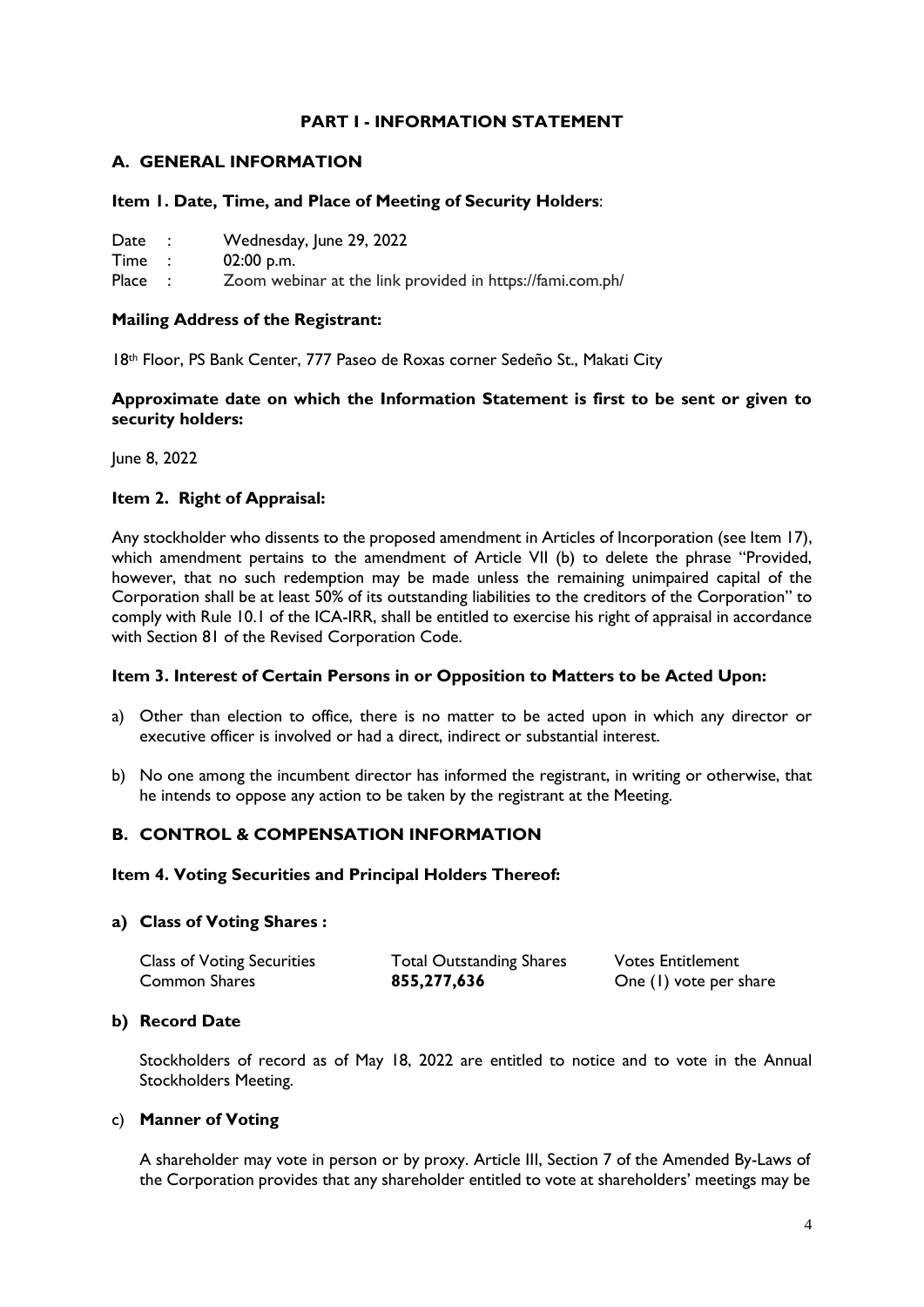represented and vote thereat by proxy appointed in an instrument in writing, subscribed by such shareholder or by his duly authorized attorney-in-fact, and delivered to the Secretary at least five (5) business days or such other period as may be determined by the Board of Directors. Proxies shall be properly signed, but they shall require no other attestation.

In the election of Directors, shareholders shall be entitled to vote, in person or by proxy, the number of shares owned by him for as many persons as there are Directors to be elected and for whose election he has a right to vote, or to cumulate his votes by giving one candidate as many votes as the number of such Directors multiplied by the number of his shares shall equal, or by distributing such votes on the same principle among any number of candidates.

### **d) Security Ownership of Certain Record and Beneficial Owners and Management:**

The following stockholder owns more than 5% of the common voting securities as of March 31, 2022:

| <b>Title of</b><br><b>Class</b> | <b>Name and Address of Owner</b>                                                                                     | Name of<br><b>Beneficia</b><br>l Owner | <b>Citizenshi</b><br>D | No. of<br><b>Shares</b><br><b>Held</b> | $%$ of<br><b>Holding</b> |
|---------------------------------|----------------------------------------------------------------------------------------------------------------------|----------------------------------------|------------------------|----------------------------------------|--------------------------|
| Common<br><b>Shares</b>         | <b>First Metro Investment</b><br>Corporation (FMIC) 45th Flr. GT<br>Tower Int'l., Ayala Ave. corner HV<br>Dela Costa | Same                                   | Filipino               | 184,275,894                            | 20.45%                   |

First Metro Investment Corporation (FMIC), is the registered owner of the shares in the books of the Company. The Board of Directors of FMIC has the right to appoint actual person or persons acting individually or jointly to direct the voting or disposition of the shares held by the corporation. The person who will exercise the voting powers over the shares of FMIC is Mr. Jose Patricio A. Dumlao or any officer appointed by the Board.

#### **Security Ownership of Directors/Management:**

Following are the securities owned by directors and officers of the Fund as of March 31, 2022:

| <b>Title of Class</b> | <b>Name of Beneficial Owners</b> | <b>Amount and</b><br><b>Nature of</b><br>Ownership |          | <b>Percent to</b><br><b>CitizenshipOutstanding</b><br><b>Shares</b> |
|-----------------------|----------------------------------|----------------------------------------------------|----------|---------------------------------------------------------------------|
| Common shares         | Bro. Manuel V. De Leon, FMS      |                                                    | Filipino | 0.00%                                                               |
| Common shares         | Victor A. Abola                  |                                                    | Filipino | 0.00%                                                               |
| Common shares         | Eduardo Mendiola                 |                                                    | Filipino | 0.00%                                                               |
| Common shares         | Raphael K. Eloriaga*             |                                                    | Filipino | 0.00%                                                               |
| Common shares         | Edgar B. Solilapsi*              |                                                    | Filipino | 0.00%                                                               |
| Common shares         | Nimfa B. Pastrana                | 128,009                                            | Filipino | 0.02%                                                               |
| Common shares         | Maricel L. Madrid                | 4,953                                              | Filipino | 0.00%                                                               |
| Common shares         | <b>Jonathan Tabac</b>            | 1,063,386                                          | Filipino | 0.12%                                                               |
| Common shares         | Edwin B. Valeroso                |                                                    | Filipino | 0.00%                                                               |

\*Independent Director

The Corporation knows of no other person holding more than 5% of common shares under a voting trust or similar agreement.

There is no arrangement that may result in a change in control of the registrant.

No change of control in the Corporation has occurred since the beginning of its last fiscal year.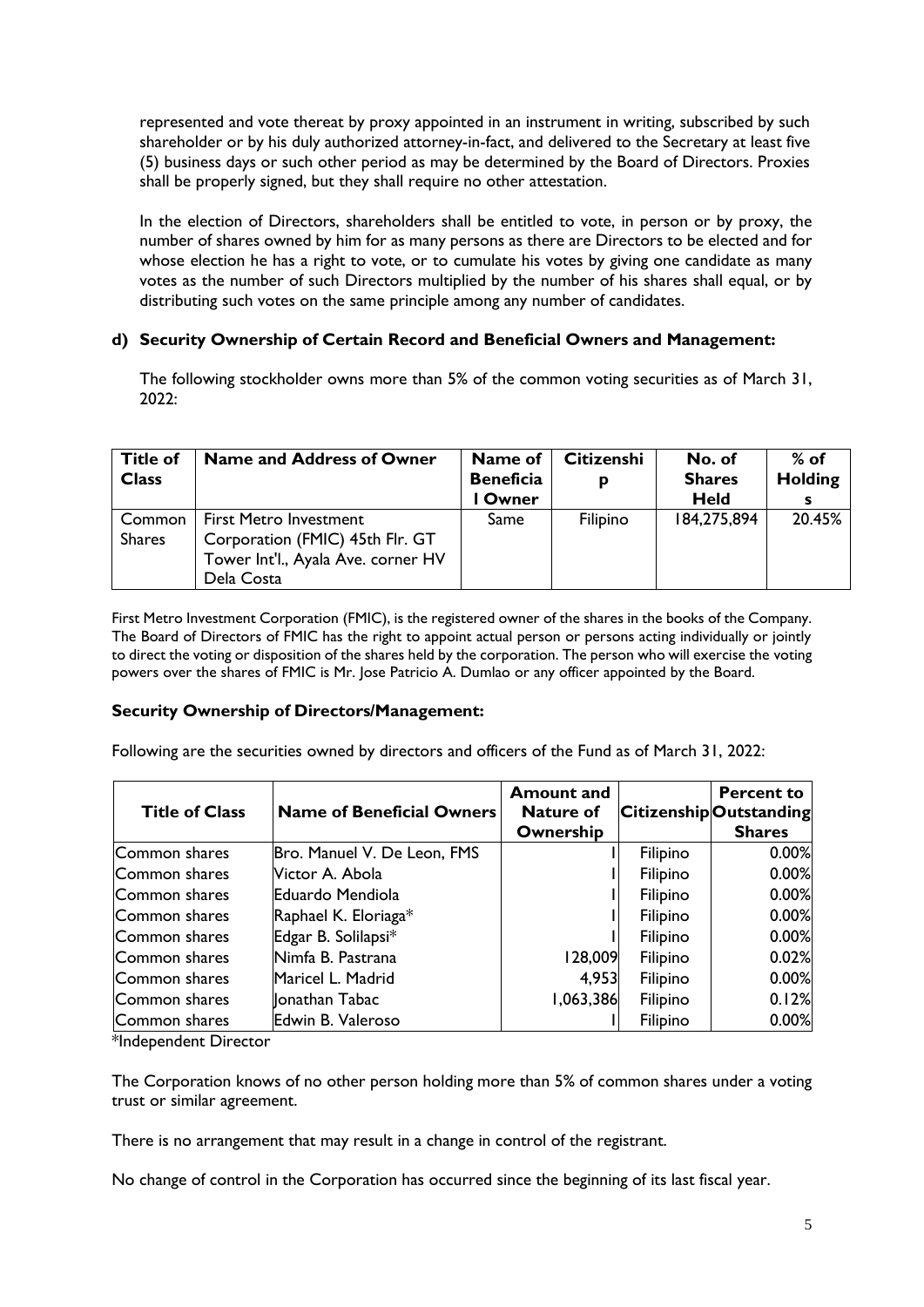### **Item 5. Directors and Executive Officers**

Incumbent Directors (5) - All directors are elected for a term of one year and until their successor shall have been elected or qualified. Below is a list of SALEF's incumbent directors with their corresponding business affiliations and other qualifications.

All other officers shall be elected/appointed by the Board of Directors. Vacancies occurring among such officers however arising shall be filled by the Board.

| The Board of Directors of the Fund as of May 18, 2022 are as follows: |  |  |  |
|-----------------------------------------------------------------------|--|--|--|
|-----------------------------------------------------------------------|--|--|--|

| <b>Name</b>             | <b>Experience</b>                                                                                                                   |
|-------------------------|-------------------------------------------------------------------------------------------------------------------------------------|
| Bro. Manuel V. de Leon, | Bro. Manuel V. de Leon, FMS, 62, Filipino, term of office is one year.                                                              |
| <b>FMS</b>              | Bro. De Leon has been serving as a member of the Board of Director                                                                  |
| Chairman                | of the following companies since 2005 and elected as Chairman of the                                                                |
|                         | Board on March 22, 2011, namely: First Metro Save & Learn Fixed-                                                                    |
|                         | Income Fund, Inc. (2005 to present), First Metro Save and Learn                                                                     |
|                         | Equity Fund, Inc. (2005 to present), First Metro Save and Learn                                                                     |
|                         | Balanced Fund, Inc. (2005 to present), First Metro Save and Learn                                                                   |
|                         | Dollar Bond Fund, Inc. (2008 to present), and First Metro Asia Focus                                                                |
|                         | Equity Fund, Inc. (2010 to present) He is also a director of First Metro                                                            |
|                         | Asset Management, Inc. (2005 to present). He is the Founding                                                                        |
|                         | President and CEO of SAGIP KA 2000 Foundation, Inc. (2000-                                                                          |
|                         | present). He is a member of the Board of Trustees of Notre Dame                                                                     |
|                         | of Dadiangas University (2007-present). He was the Provincial                                                                       |
|                         | Superior of Marist Brothers of the Schools - East Asia Province (from                                                               |
|                         | 2007 to 2013). He was an awardee of the Ten Outstanding Young                                                                       |
|                         | Men (TOYM) in 1992. He has masters and doctorate degrees in                                                                         |
|                         | Education from University of the Philippines.                                                                                       |
| Dr. Victor A. Abola     | Dr. Victor A. Abola, 76, Filipino, term of office is one year. Dr. Abola                                                            |
| President               | is the current Program Director of the Strategic Business Economics                                                                 |
|                         | Program (SBEP) of the University of Asia and the Pacific (UA&P). He                                                                 |
|                         | is the Executive Director of the UA&P-FMIC Capital Market Research<br>Center and the Corporate Secretary of Research, Education and |
|                         | Institutional Development Foundation, Inc. (REID). He is an director                                                                |
|                         | of First Metro Save and Learn Balanced Fund, Inc. (since 2010). First                                                               |
|                         | Metro Save and Learn Equity Fund, Inc. (since 2010), First Metro Save                                                               |
|                         | & Learn Fixed Income Fund, Inc. (since 2010), First Metro Save and                                                                  |
|                         | Learn Dollar Bond Fund, Inc. (since 2010), First Metro Asia Focus                                                                   |
|                         | Equity Fund, Inc. (since 2010) and First Metro Securities Brokerage                                                                 |
|                         | Corp. (since 2010).                                                                                                                 |
|                         |                                                                                                                                     |
|                         | He gives lectures on Macroeconomic Policy at the graduate school                                                                    |
|                         | level of the School of Economics. He was a lecturer in                                                                              |
|                         | Macroeconomics and Introduction to Money, Banking and Finance in                                                                    |
|                         | the Management Associates Program of the Development Bank of the                                                                    |
|                         | Philippines (2006-2010). He was the Chief of Party of the Fiscal Policy                                                             |
|                         | Analysis Activity of the Department of Finance, a project funded by                                                                 |
|                         | the USAID in order to enhance policy analysis and revenue                                                                           |
|                         | forecasting capabilities of DOF's Domestic Finance Group. This work                                                                 |
|                         | involved completing one of Asia's first Microsimulation Models for                                                                  |
|                         | major taxes. He finished his doctorate degree in Development                                                                        |
|                         | Management from the University of Asia and the Pacific, where he                                                                    |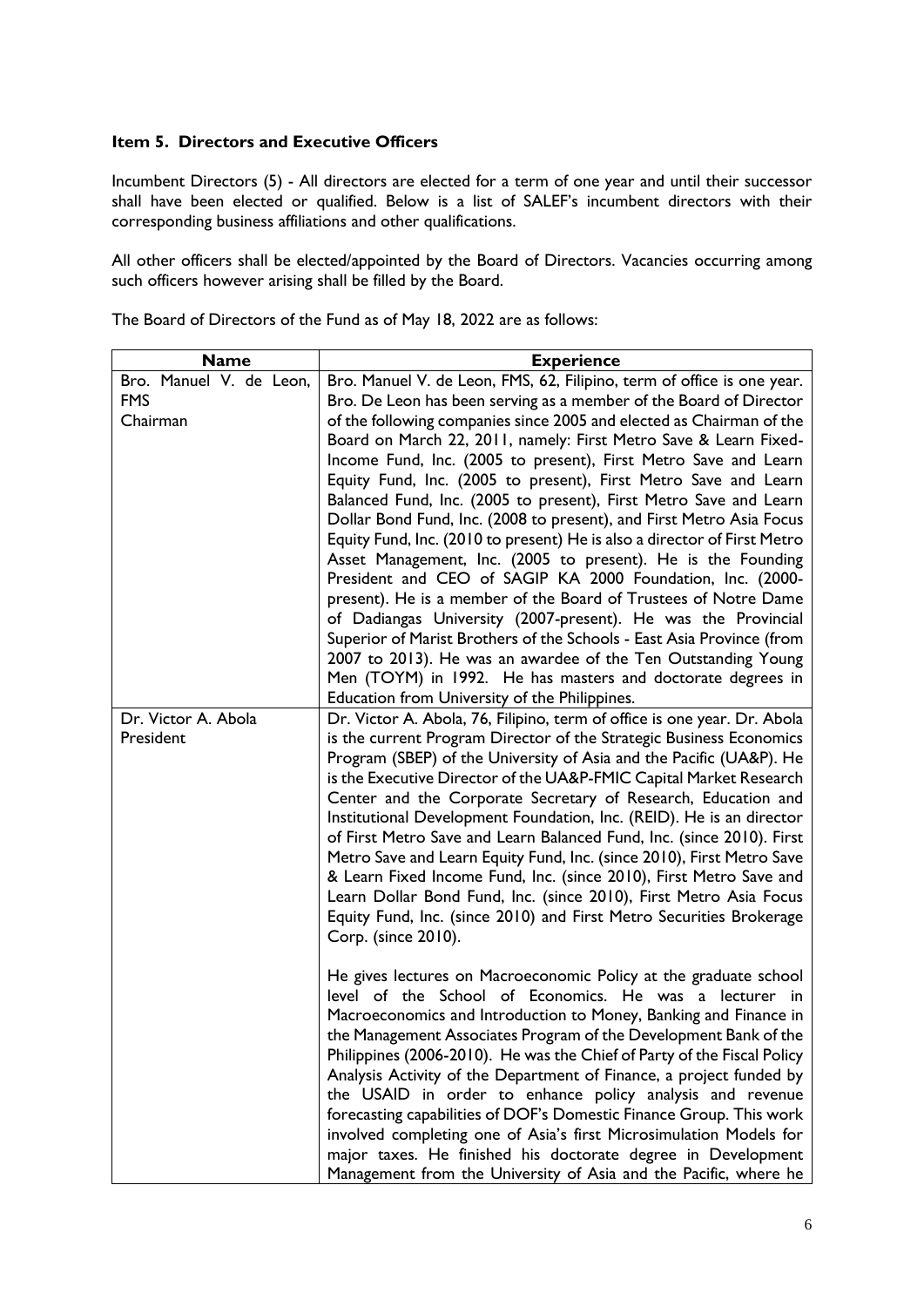|                                                    | also received his M.S. in Industrial Economics. After obtaining his<br>Bachelor of Arts and Bachelor of Science in Commerce (major in<br>Accounting) from the De La Salle University, he obtained his CPA<br>certificate. Prior to this, he spent 15 years in Hong Kong as a<br>Consultant to PCI Capital Asia, Ltd. and later became the Executive<br>Director of the Philippine Research Center (HK), Limited. He has<br>authored numerous articles that have appeared in local and foreign<br>newspapers and periodicals, and UA&P's research publications. He<br>co-authored with Dr. Bernardo M. Villegas the textbooks, Economics<br>An Introduction (now in its 6th edition) and Basic Economics (2nd ed.<br>2010). He is the author of the text/reference book Money, Banking<br>and Finance (2006).                                                                                                                                                                                                                                                                    |
|----------------------------------------------------|---------------------------------------------------------------------------------------------------------------------------------------------------------------------------------------------------------------------------------------------------------------------------------------------------------------------------------------------------------------------------------------------------------------------------------------------------------------------------------------------------------------------------------------------------------------------------------------------------------------------------------------------------------------------------------------------------------------------------------------------------------------------------------------------------------------------------------------------------------------------------------------------------------------------------------------------------------------------------------------------------------------------------------------------------------------------------------|
| Ms. Karen Liza M. Roa<br>Director                  | Ms. Karen Liza M. Roa, 53, Filipino. Ms. Roa is a new nominee director<br>25 years of expertise in the field of finance with a career that spans b<br>and international banking operations, she has a wealth of experience<br>financial skills. Has worked with some of the most renowned global<br>banking and asset management, such as Chase Manhattan Bank, SunGa<br>trust banking groups of Philam Bank, and Citibank NA. She also serve<br>and CEO of Philam Asset Management, Inc. (PAMI). She was also a lo<br>country's top universities, Ateneo de Manila and UP, teaching busine<br>strategy, investment management, and financial services. She is the<br>President and CEO of First Metro Asset Management, Inc. (FAMI).                                                                                                                                                                                                                                                                                                                                           |
| Fr. Rafael K. Eloriaga, CM<br>Independent Director | Fr. Rafael K. Eloriaga, 58, Filipino. Independent Director for First<br>Metro Save and Learn Fixed Income Fund, Inc., First Metro Save and<br>Learn Equity Fund, Inc. and First Metro Asia Focus Equity Fund, Inc.<br>Fr. Eloriaga is currently the Vice-President for Finance of Adamson<br>University (2016-present), a member of the Finance Committee,<br>General Curia under the Congregation of the Mission (2013 to<br>present) and joined as member of the Board of Trustees of the<br>Universidad de Sta Isabel, Naga City (2016 to present). He was<br>formerly the Cebu Business Center Head for Central and Eastern<br>Visayas Senior Manager of BPI Family from 2005-2006 and the<br>Provincial Econome, Philippine Province- Congregation of the Mission<br>$(2012 - 2016)$<br>Fr. Eloriaga took up his AB Philosophy and Letters at Dela Salle<br>University in 1983 and his BS Accountancy at Fr. Saturnino Urios<br>University in 1994. He finished the Curriculum of Ordained Ministry<br>and Masters in Pastoral Theology at St. Vincent School of Theology. |
| Mr. Edgar B. Solilapsi<br>Independent Director     | Mr. Edgar B. Solilapsi, 68, Filipino. Independent Director for First<br>Metro Save and Learn Fixed Income Fund, Inc. and First Metro Save<br>and Learn Equity Fund, Inc. Mr. Solilapsi served as the Executive Vice<br>President (EVP) for Investments in the Social Security System (SSS)<br>(2010 to 2014). Prior to his stint as EVP, he held various positions in<br>SSS from 1988 to 2010. Prior to joining SSS, Mr. Solilapsi held various<br>positions in other institutions, He was also Teacher for International<br>School and a professional lecturer at the University of the Philippines<br>College of Business Administration.                                                                                                                                                                                                                                                                                                                                                                                                                                    |
|                                                    | Mr. Solilapsi received his Bachelor of Science in Mathematics degree<br>from the University of the Philippines in 1973 and earned a master                                                                                                                                                                                                                                                                                                                                                                                                                                                                                                                                                                                                                                                                                                                                                                                                                                                                                                                                      |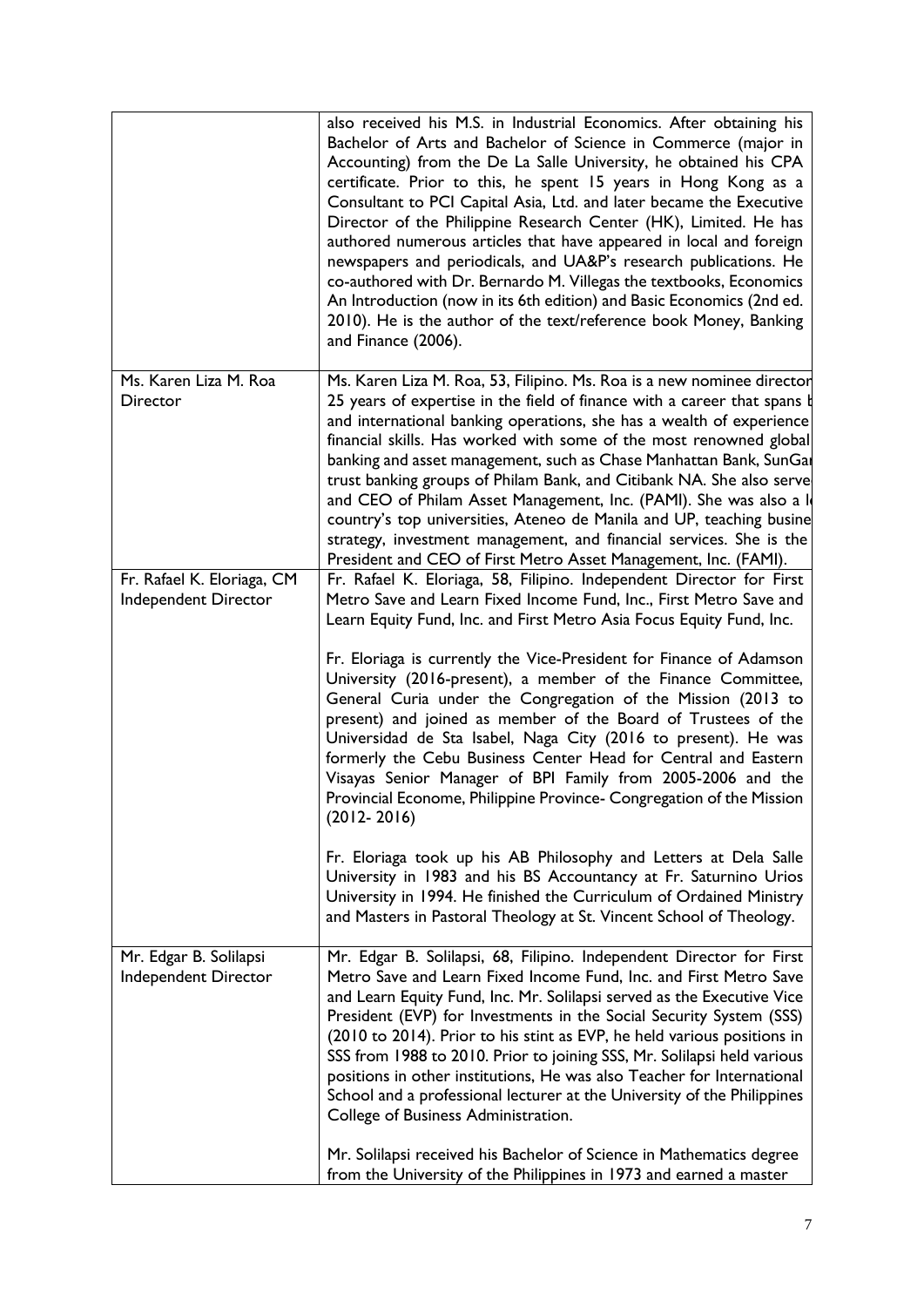The two (2) independent directors, namely, Fr. Rafael K. Eloriga, CM and Mr. Edgar B. Solilapsi, have always possessed the qualifications and none of the disqualifications of an independent director.

# **Executive Officers**

| <b>Name</b>           | <b>Experience</b>                                                       |  |  |  |
|-----------------------|-------------------------------------------------------------------------|--|--|--|
| Ms. Maricel L. Madrid | Ms. Maricel L. Madrid, 43 years old, Filipino. She is a Senior Vice     |  |  |  |
| Treasurer             | President of First Metro Investment Corporation and currently heads     |  |  |  |
|                       | the company's Controllership Group. She also holds presidency and       |  |  |  |
|                       | directorship with SBC Properties, Inc., Prima Ventures Development      |  |  |  |
|                       | Corporation and FMIC Equities, Inc. Ms. Madrid also serves as the       |  |  |  |
|                       | Treasurer of- First Metro Securities Brokerage Corporation, First       |  |  |  |
|                       | Metro Asset Management, Inc., First Metro Save Learn Equity Fund,       |  |  |  |
|                       | Inc., First Metro Save and Learn Balanced Fund, Inc., First Metro Save  |  |  |  |
|                       | and Learn Fixed Income Fund, Inc., First Metro Save Learn Dollar        |  |  |  |
|                       | Bond Fund, Inc., First Metro Asia Focus Equity Fund, Inc., First Metro  |  |  |  |
|                       | Save and Learn Money Market Fund, Inc., First Metro Save and Learn      |  |  |  |
|                       | FOCCUS Dynamic Fund, Inc., First Metro Philippine Equity Exchange       |  |  |  |
|                       | Traded Fund, Inc., First Metro Consumer Funds on MSCI Philippines       |  |  |  |
|                       | IMI, Inc. and First Metro Save & Learn Philippine Index Fund, Inc.      |  |  |  |
|                       |                                                                         |  |  |  |
|                       | She has more than 20 years of solid experience in the banking industry  |  |  |  |
|                       | in the areas of audit, risk management, controllership and finance. She |  |  |  |
|                       | was the Controller during her six years stint with a local bank and     |  |  |  |
|                       | served as a director and a member of the audit committee for one of     |  |  |  |
|                       | the subsidiaries of the said banking group. She started her career as   |  |  |  |
|                       | an external auditor with one of the top auditing firms in the country.  |  |  |  |
|                       | Ms. Madrid is a Certified Public Accountant and graduated cum laude     |  |  |  |
|                       | with a degree of Bachelor of Science in Accountancy from the            |  |  |  |
|                       | University of Santo Tomas.                                              |  |  |  |
|                       |                                                                         |  |  |  |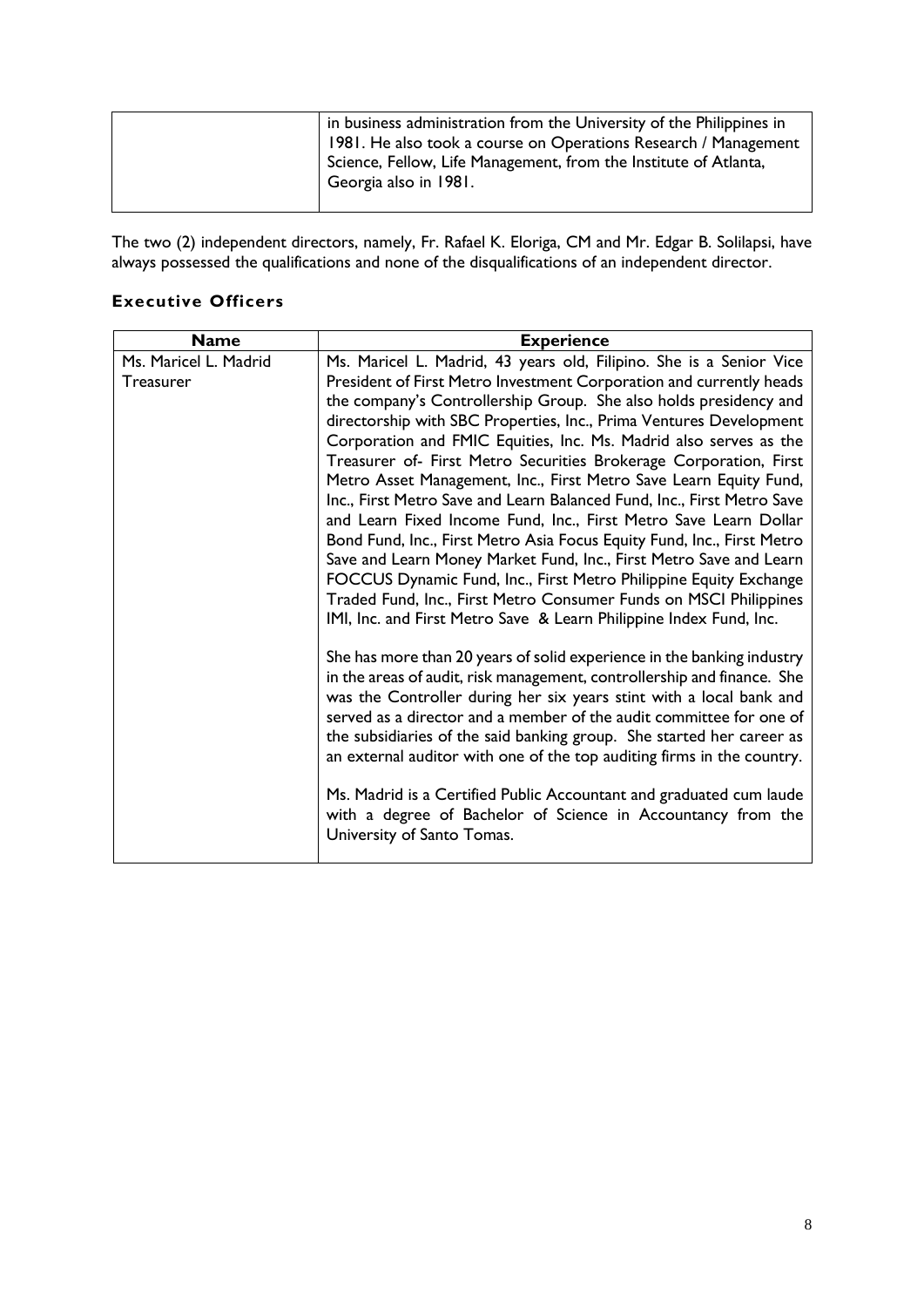| Atty. Nimfa B. Pastrana<br>Corporate Secretary | Atty. Nimfa B. Pastrana, 60 years old, Filipino. She is First Vice<br>President and Asst. Corporate Secretary of First Metro Investment<br>Corporation. She is also the Corporate Secretary of First Metro Save<br>and Learn Balanced Fund, Inc., First Metro Save & Learn Fixed-Income<br>Fund, Inc., First Metro Save and Learn Equity Fund, Inc. (from May<br>2005 to present), First Metro Save and Learn Dollar Bond Fund, Inc.<br>(from 2008 to present), First Metro Asia Focus Equity Fund, Inc. (from<br>2010 to present), First Metro Consumer Fund, Inc., First Metro Save<br>and Learn Money Market Fund, Inc., First Metro Save and Learn<br>SALFOCCUS Dynamic Fund, Inc., First Metro Securities Brokerage<br>Corporation, First Metro Asset Management, Inc., PBC Capital<br>Investment Corporation, Prima Ventures Development Corporation,<br>Resiliency (SPC), Inc., SBC Properties, Inc., FMIC Equities, Inc., and<br>First Metro Insurance Brokers, Corp.<br>She graduated from the University of the Philippines with a degree<br>A.B. Philosophy and from San Beda College with a Bachelor of Laws<br>degree. |
|------------------------------------------------|-------------------------------------------------------------------------------------------------------------------------------------------------------------------------------------------------------------------------------------------------------------------------------------------------------------------------------------------------------------------------------------------------------------------------------------------------------------------------------------------------------------------------------------------------------------------------------------------------------------------------------------------------------------------------------------------------------------------------------------------------------------------------------------------------------------------------------------------------------------------------------------------------------------------------------------------------------------------------------------------------------------------------------------------------------------------------------------------------------------------------------------|
|                                                | She joined First Metro Investment Corporation in February 2002.                                                                                                                                                                                                                                                                                                                                                                                                                                                                                                                                                                                                                                                                                                                                                                                                                                                                                                                                                                                                                                                                     |
| Mr. Jonathan T. Tabac<br>Compliance Officer    | Mr. Jonathan T. Tabac, 65, Filipino. Term of office is one year and has<br>served as such from June 2018. He is also the Compliance Officer of<br>First Metro Securities Brokerage Corporation, First Metro Save &<br>Learn Fixed-Income Fund, Inc., First Metro Save and Learn Equity<br>Fund, Inc., First Metro Save and Learn Balanced Fund, Inc., First Metro<br>Save and Learn Dollar Bond Fund, Inc., First Metro Asia Focus Equity<br>Fund, Inc., First Metro Philippine Equity Exchange Traded Fund, Inc.,<br>and First Metro Asset Management, Inc. (from May 2005 to present)<br>and First Metro Save and Learn Philippine Index Fund, Inc., First Metro<br>Save and Learn Money Market Fund, Inc. and First Metro Save and<br>Learn FOCCUS Dynamic Fund, Inc He served as AVP & Compliance<br>Officer of Citystate Savings Bank (2002-2003), Vice President of<br>Maybank Philippines (formerly PNB Republic Planters Bank)-1997-<br>2001 and Chairman of the Board of RPB Provident Fund, Unc, (1997-<br>2001). Mr. Tabac finished BSC-Accounting from University of Baguio.<br>He is a Certified Public Accountant.    |

### **Significant Employees**

No person who is not an executive officer is expected by the Corporation to make significant contribution to its business.

### **Nominee Directors**

The following are nominees to the Board of Directors for election during annual Stockholders Meeting on June 29, 2022:

Br. Manuel V. De Leon, FMS Dr. Victor A. Abola Ms. Karen Liza M. Roa Fr. Rafael K. Eloriaga, CM \*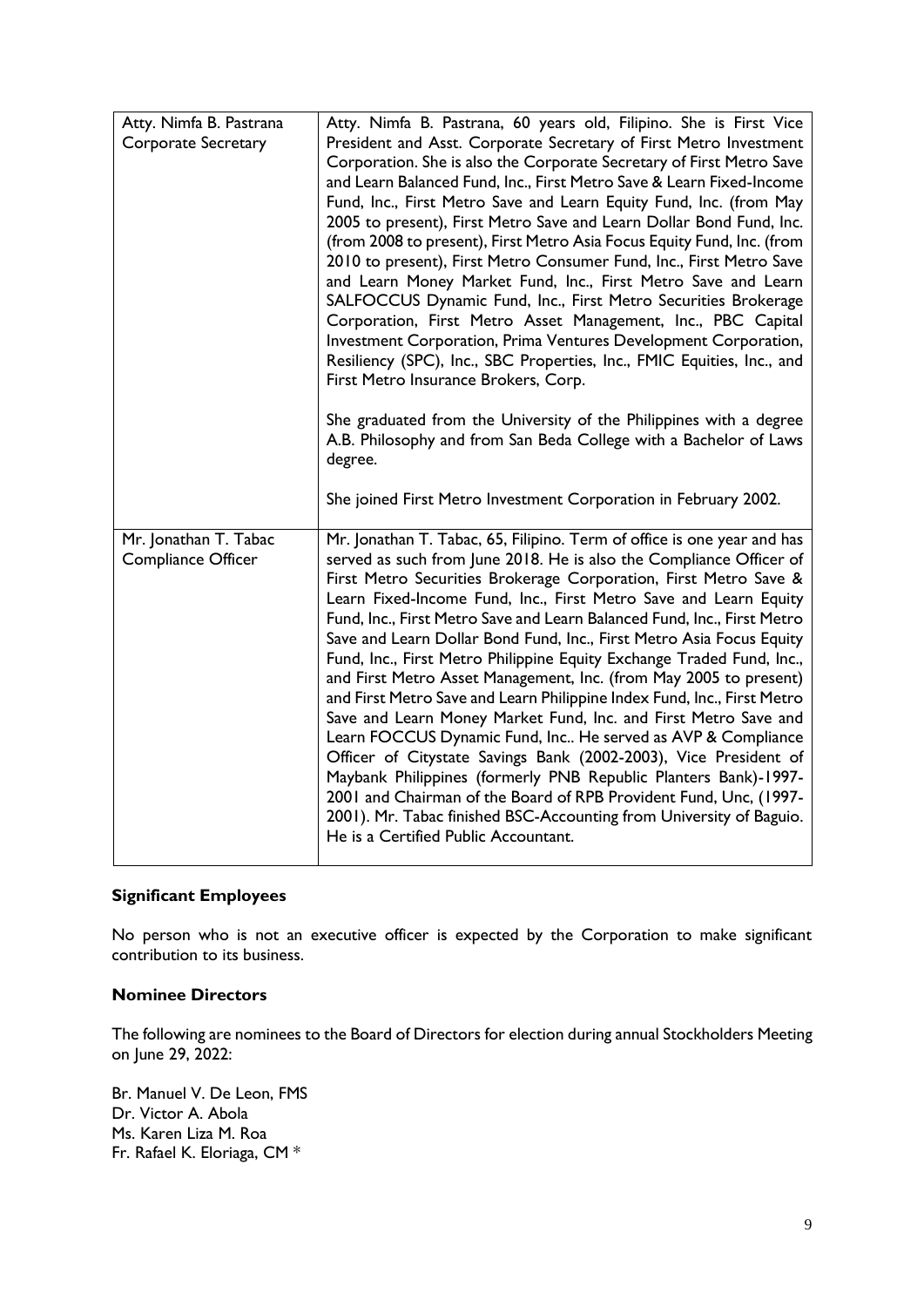Mr. Edgar B. Solilapsi \* \*Independent Directors

#### **Independent Directors**

In accordance with Rule 38 of the Securities Regulations Code (SRC) Implementing Rules and Regulations, First Metro Save and Learn Equity Fund, Inc. has formulated its rules relative to the election of independent directors, as follows:

The Nomination Committee shall have at least three (3) members, one of whom is an independent director, and it shall promulgate the guidelines and criteria to govern the conduct of the nomination. The nomination of independent director/s shall be conducted by the Committee prior to a stockholder's meeting. All recommendations shall be signed by the nominating stockholders together with the acceptance and conformity by the would-be nominees.

After the nomination, the Committee shall prepare a Final List of Candidates which shall contain all the information about all the nominees for independent directors, as required under SRC IRR Rule 38. Only nominees whose names appear on the Final List of Candidates shall be eligible for election as Independent Director/s. No other nomination shall be entertained after the Final List of Candidates shall have been prepared and no further nomination shall be entertained or allowed on the floor during the stockholders'/membership meeting.

Mr. Edgar B. Solilapsi and Fr. Rafael K. Eloriaga are nominees for independent directors of First Metro Save and Learn Equity Fund, and they were recommended to the Nominations Committee for election as independent directors by Atty. Melissa B. Reyes, stockholder, in accordance with the foregoing rules. Atty. Reyes has no relations with the nominees.

- **Fr. Rafael K. Eloriaga,CM, 58, Filipino.** Independent Director since 2016. Fr. Eloriaga is also the Independent Director for First Metro Save and Learn Equity Fund, Inc. since 2016 First Metro Consumer Fund on MSCI Philippines IMI, Inc. since 2018, and First Metro Save and Learn Money Market Fund, Inc. since 2018. Member, Board of Trustees, Universidad De Sta. Isabel- Naga City since 2016. Fr. Eloriaga is currently the Vice President for Finance of Adamson University. He was also former Cebu Business Center Head for Central and Eastern Visayas Senior Manager of BPI Family from 2005-2006.
- **Mr. Edgar B. Solilapsi**, **68**, **Filipino**, Independent Director since 2016. Mr. Solilapsi is also an Independent Diretor of First Metro Save and Learn Equity Fund, Inc. since 2016 and First Metro Save and Learn Money Market Fund, Inc. since 2018. He served as the Executive Vice President (EVP) for Investments in the Social Security System (SSS) (2010 to 2014). Prior to his stint as EVP, he held various positions in SSS from 1988 to 2010. Prior to joining SSS, Mr. Solilapsi held various positions in other institutions. He was also Teacher for International School and a professional lecturer at the University of the Philippines College of Business Administration.

The current members of the Nomination Committee are Bro. Manuel V. De Leon, FMS, Mr. Eduardo S. Mendiola and Fr. Rafael K. Eloriaga, CM. Mr. De Leon is the Chairman of the Committee.

#### **Legal Proceedings**

The Company is not aware of any event that occurred during the year that is material to an evaluation of the ability or integrity of any of its directors, any nominees for election as directors or executive officers for the past five (5) years.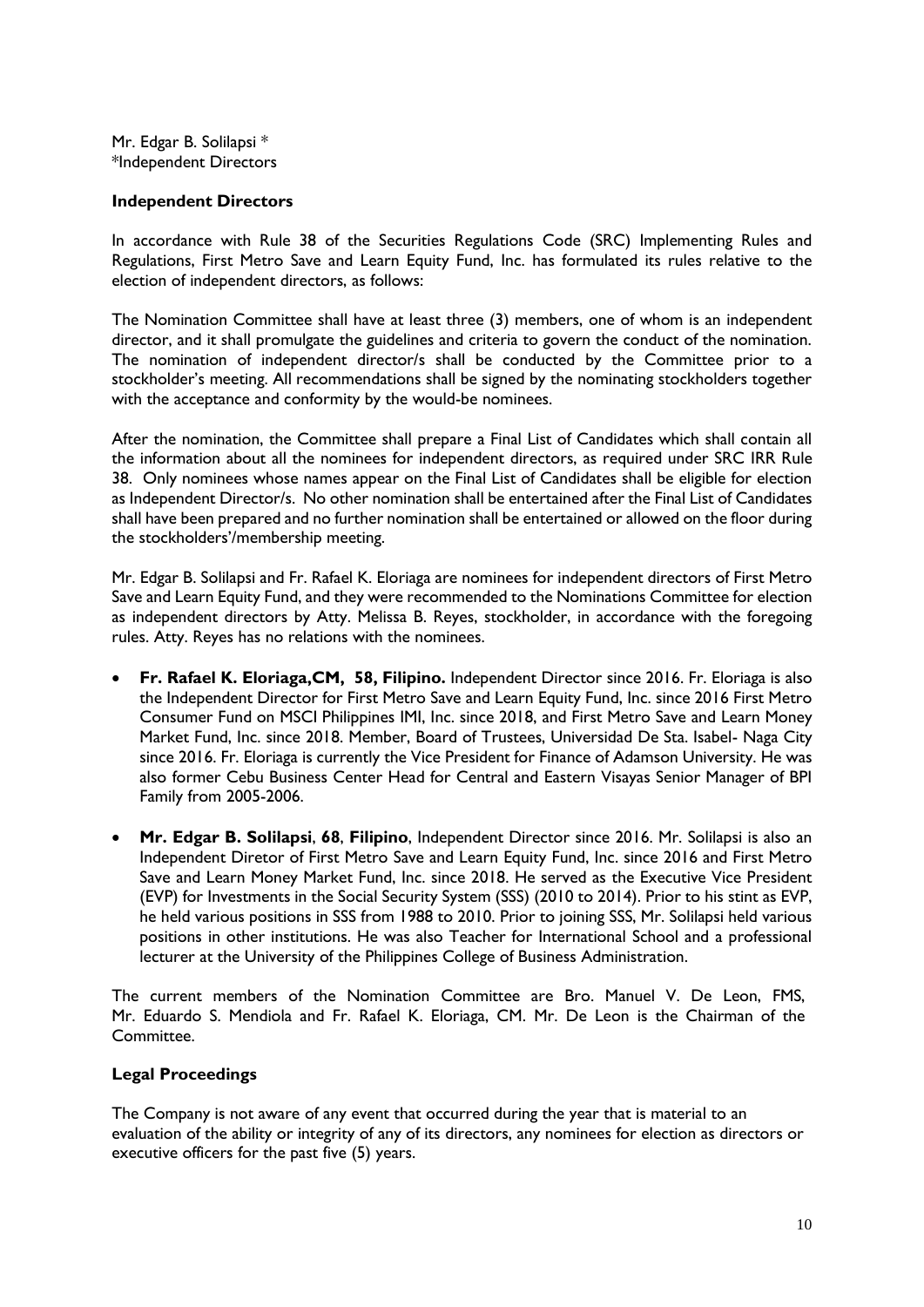The Company has no material pending legal proceedings to which the registrant or any of its common affiliates is a party. No member of the Board of Directors is:

- involved in any bankruptcy petition filed by or against any business of which such person was a general partner or executive officer either at the time of the bankruptcy or within two (2) years prior to that time;
- involved in or convicted by final judgment in any criminal proceeding, domestic or foreign, or subject to a pending criminal proceeding, foreign or domestic, excluding traffic violations and other minor offenses;
- subject to any order, judgment, or decree not subsequently reversed, suspended or vacated, of any court of competent jurisdiction, domestic or foreign, permanently or temporarily enjoining, barring, suspending, or otherwise limiting his involvement in any type of business, securities, commodities or banking activities; and
- found by a domestic or foreign court of competent jurisdiction (in a civil action), the SEC or comparable foreign body, or a domestic or foreign exchange or organized trading market or self-regulatory organization, to have violated a securities or commodities law or regulation and the said judgment has not been reversed, suspended or vacated.

### **Family Relationships**

There are no family relationships among the directors and officers listed above up to the fourth civil degree either by consanguinity or affinity among directors, executive officers, or persons nominated or chosen by the registrant to become director or executive officers.

#### **Relationships and Related Transactions**

There has been no material transactions during the year nor is there any material transaction currently proposed to which the Fund was, or is a party, or in which any director or executive officer of the Fund, any nominee for election, any owner of more than five (5%) percent of the Fund's voting shares, or any member of the immediate family of any such director or officer, had or is to have a direct or indirect material interest.

#### **Item 6. Compensation of Executive Officers and Directors**

| e as follows:             |                 |             |                        |                      |
|---------------------------|-----------------|-------------|------------------------|----------------------|
|                           | 2022            | <b>2021</b> | 2020                   | 2019                 |
|                           | (Estimated)     |             |                        |                      |
| <b>Directors</b>          | <b>₽250,000</b> | ₽184.000    | P <sub>233</sub> , 268 | P <sub>225,000</sub> |
| <b>Executive Officers</b> | 77.500          | 28,800      | 76.239                 | 67,000               |
| Aggregate Annual Per Diem | <b>₽327.500</b> | P212.800    | P309,507               | P <sub>292,000</sub> |

Per Diem payments to directors and officers for the year ended December 31, 2021, 2020 and 2019 are

Per diem of Directors, Corporate Secretary and Officers of the Fund amounting to P10,000, P3,000, P2,500, respectively, are given during their Annual Stockholders' and regular meeting.

#### **Employment Contracts, Termination of Employment and Change-in Control Arrangements**

There are no compensatory plans or arrangement with respect to any of its executive officers that can result to the resignation, retirement or any other termination of such executive officer's employment with the Fund; neither from a change in control of the registrant or a change in the named executive officer's responsibilities.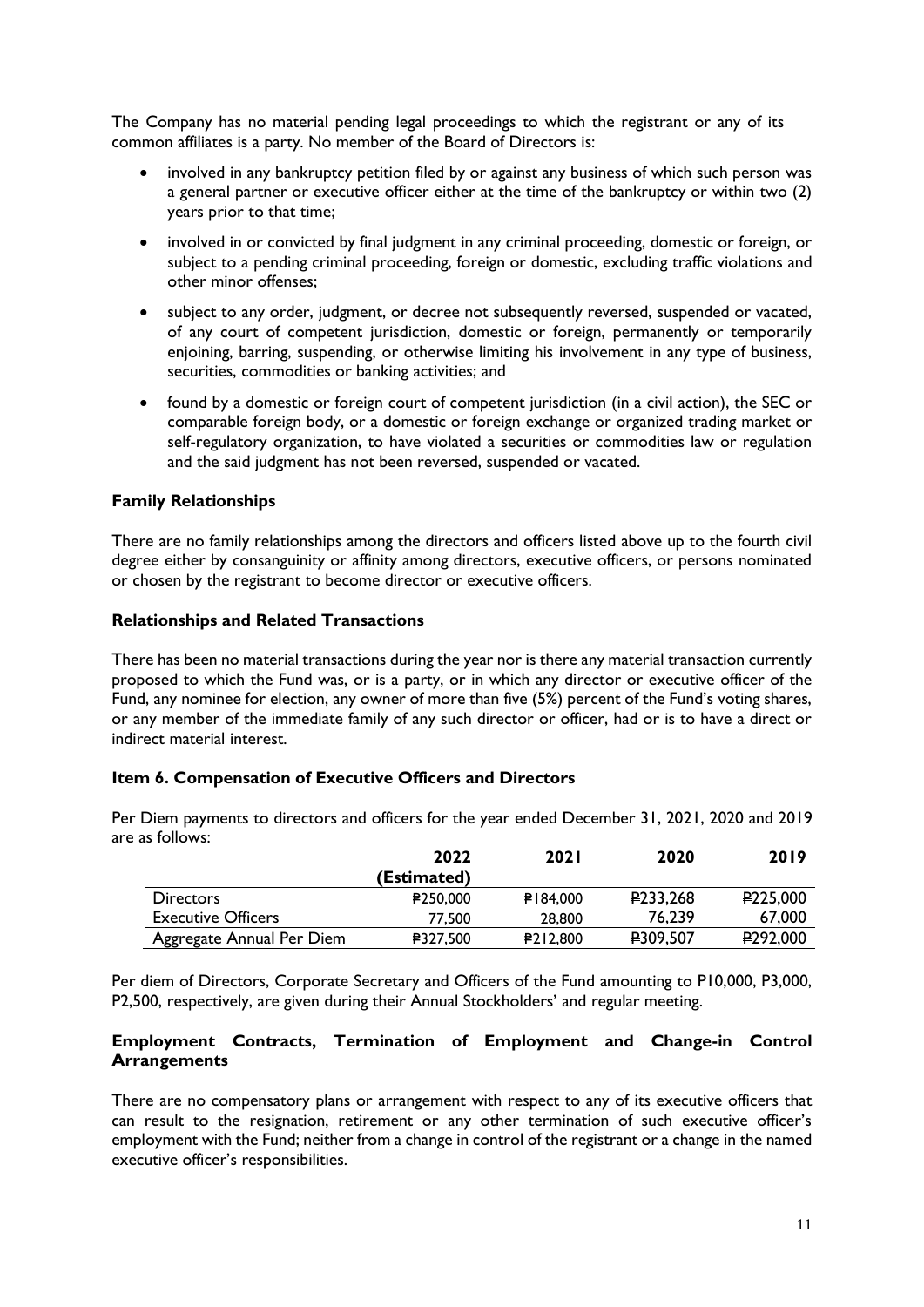### **Item 7. Independent Public Accountants**

SGV & Co. is the external auditor of First Metro Save and Learn Equity Fund, Inc. since 2005. Representatives of SGV & Co. are expected to be present at the stockholders meeting on June 29, 2022. They will have the opportunity to make a statement if they desire to do so and they are expected to be available to respond to appropriate questions.

For the year 2022, SALEF will still be engaging the services of SGV.

In compliance with SRC Rule 68, par. 3 (b)(ix), the signing partner of the auditing firm is rotated every after five (5) years of engagement. Redgienald G. Radam, signed the independent auditors' report starting the year 2021 while Janet A. Paraiso, signed the independent auditors' report for the years 2020 and 2019. The reports of auditors on the financial statements of the company for the years ended December 31, 2021, 2020 and 2019 contained unqualified opinions.

There are no disagreements with the auditors on any matter of accounting principles or practices, financial statement disclosures, auditing scope or procedures, which disagreements, if not resolved to their satisfaction, would have caused the auditors to make reference thereto in their respective reports on the financial statements for such years.

The estimated fees to be paid for the professional services rendered by SGV & Company for the audit of our Financial Statements for the year 2021 is P469,579 while the aggregate fees paid for the 2020 and 2019 is P469,588 and P441,830, respectively. SGV & Co. conducted the audit in accordance with auditing standards generally accepted in the Philippines to obtain reasonable assurance about whether the financial statements are free of material misstatements. Their audit also includes assessing the accounting principles used and significant estimates made by the management, as well as evaluating the overall financial statement presentation.

There are no tax fees paid for the last 2 years for professional services rendered by SGV & Co. for tax accounting compliance, advice, planning and any other form of tax service.

SALEF's Audit Committee is chaired by Fr. Rafael Eloriaga with Mr. Edgar Solilapsi and Dr. Victor Abola as members

# **C. ISSUANCE AND EXCHANGE OF SECURITIES**

### **Item 11. Authorization or Issuance of Securities Otherwise than for Exchange** – N/A

### **D. OTHER MATTERS**

#### **Item 17. Amendment of Charters, By-Laws or Other Documents**

The Board of Directors during its special meeting on December 16, 2021 approved the amendment of the Articles of Incorporation to comply with the provisions of the Revised Corporation Code (RCC), Securities Regulation Code (SRC), and Investment Company Act (ICA) and their implementing rules and regulations, as advised by the Securities and Exchange Commission.

- i.Amendment of the Primary Purpose to include the provisions under the ICA IRR and its amendments.
- ii.Amendment of the Secondary Purpose to delete the provisions not compliant or consistent with the ICA IRR.
- iii.Amendment of Article VII to delete the provision not consistent with Rule 10.4 of the ICA IRR.
- iv.Amendment of the By-Laws to align provisions with the Revised Corporation Code.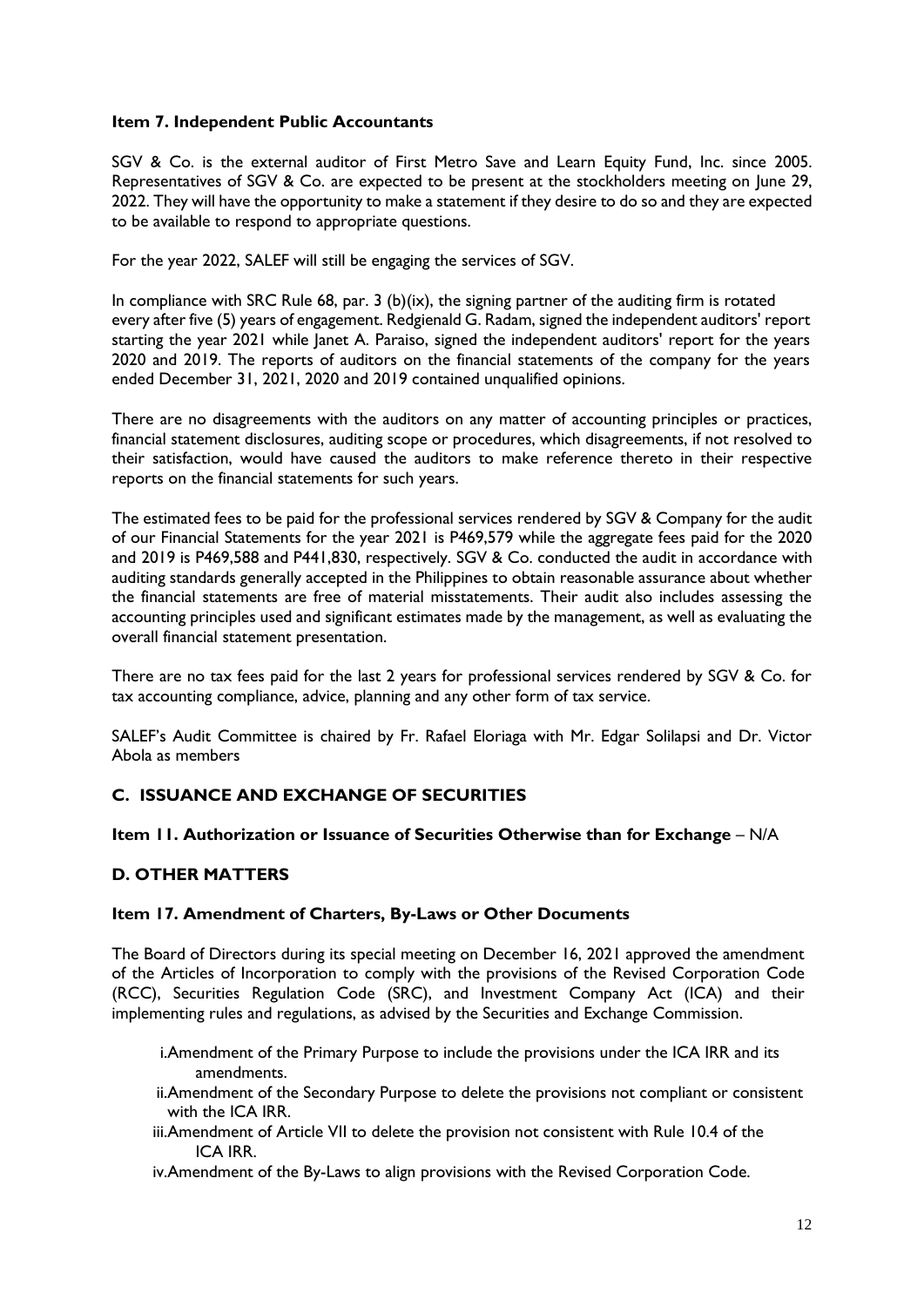The proposed amendment is pursuant to the provisions of the Investment Company Act (ICA) and their implementing Rules and Regulations.

This matter will be submitted to the stockholders for approval.

The Board of Directors in the same meeting, approved the amendment of SALEF By-Laws to comply with the provisions of the Revised Corporation Code (RCC), Securities Regulation Code (SRC), and Investment Company Act (ICA) and their implementing rules and regulations, as advised by the Securities and Exchange Commission.

This matter will be submitted to the stockholders for information.

### **Item 18. Proposed Actions**

- 1. Approval of the minutes of the meeting of the stockholders held on June 16, 2021, with the following points:
	- a) Approval of the Minutes of the Annual Stockholders' Meeting held on September 16, 2020
	- b) Annual Report to the Stockholders
	- c) Ratification of all Acts and Resolutions of the Board of Directors, Management and All Committees for the fiscal year 2020, including the following:
		- i. Renewal of the Management & Distribution Agreement
	- d) Election of the Members of the Board of Directors for the year 2021-2022
	- e) Appointment of External Auditor for the year 2021.
- 2. Ratification of Corporate Acts
	- a) Ratification of the minutes of the board meeting and all acts and resolutions of the Board, including among others the following:
		- i. Renewal of the Management Distribution Agreement with FAMI
- 3. Amendment to the Articles of Incorporation and By-Laws as follows:
	- i.Amendment of the Primary Purpose to include the provisions under the ICA IRR and its amendments.
	- ii.Amendment of the Secondary Purpose to delete the provisions not compliant or consistent with the ICA IRR.
	- iii.Amendment of Article VII to delete the provision not consistent with Rule 10.4 of the ICA IRR.
	- iv.Amendment of the By-Laws to align provisions with the Revised Corporation Code.
- 4. Election of the Members of the Board of Directors for the year 2022-2023 Please refer to the list of nominees under Item 5 – "Directors and Executive Officers – Nominee Directors" for the details.
- 5. Appointment of Sycip Gorres Velayo & Co. (SGV) as External Auditors for the year 2022 Please refer to the write-up under Item 7 "Independent Public Accountants" for the details.

#### **Item 19. Voting Procedure**

The matters included in the agenda require the approval of the stockholders, as follows:

- 1. For the approval of the minutes of the 2021 meetings and the ratification/approval of the acts and resolutions of the Board, and the appointment of the external auditor, a majority vote of the stockholders present in the meeting is sufficient.
- 2. For the Amendment in the Articles of Incorporation the vote of at least 2/3 of the outstanding capital stock is required for its approval. For the amendment of the By-laws, a majority vote of the stockholders present in the meeting is sufficient.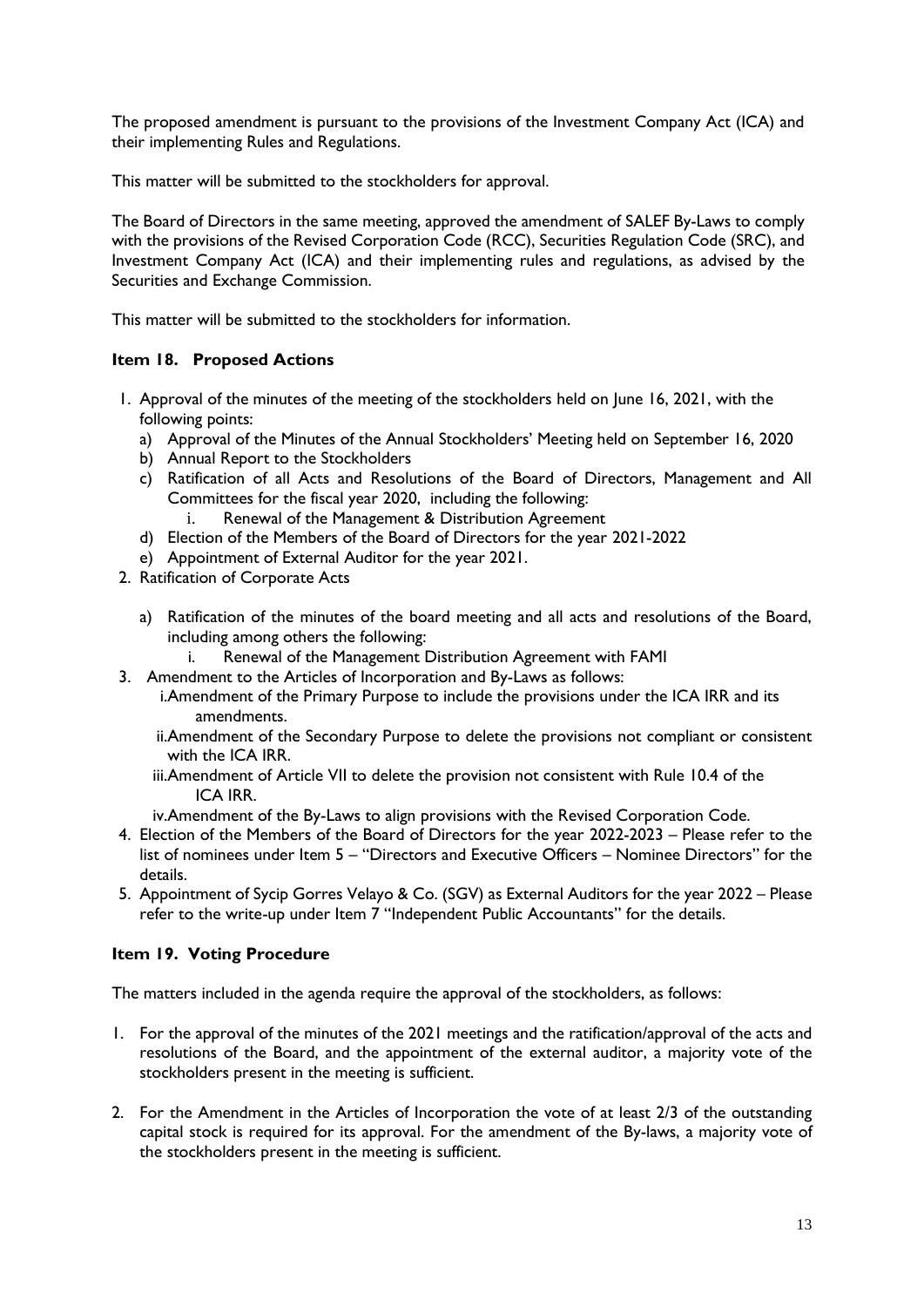3. For the election of Directors - The votes of all the shares present or represented by proxy at the meeting will be on a per share basis.

Article III of Section 7 of the By-Laws states that "unless otherwise provided by law, each stockholder shall at every meeting of the stockholders be entitled to one vote, in person or by proxy, for each share with voting right held by such stockholder. At all meetings of the stockholders, all elections and all questions, except in cases where other provision is made by statue or by these By-Laws, shall be decided by the plurality vote of stockholders present in person or by proxy and entitlement to vote thereat, a quorum being present. Unless required by law, or demanded by a stockholder present in person or by proxy at any meeting and entitlement to vote thereat, the vote on any question need not be by ballot. On a vote ballot, each ballot shall be signed by the stockholder voting, or in his name by his proxy if there be such proxy, and shall state the number of shares voted by him.

4. Methods by which votes will be counted

Voting shall be made *viva voce,* through the raising of the hands or electronically by poll during the meeting, and counted manually/electronically by the Corporate Secretary. The duly accomplished proxy forms indicating votes for the particular items, sent by the stockholder prior the meeting, shall be tallied in advance by the Corporate Secretary accordingly.

The Board of Directors in its special meeting held on May 22, 2020, approved the adoption of guidelines to allow participation through remote/electronic means of communication in board/shareholders' meeting. The guidelines detail mainly: a) the mechanism to verify the identity of the shareholders: (b) the measures to ensure that all shareholders have the opportunity to participate in the meeting; and (c) the mechanism to enable shareholders to vote during the meeting.

### **FIRST METRO SAVE AND LEARN EQUITY FUND, INC. YEAR 2021 ANNUAL REPORT ON SEC FORM 17-A WILL BE PROVIDED WITHOUT CHARGE TO EACH STOCKHOLDER UPON WRITTEN REQUEST ADDRESSED TO:**

### **Atty. Nimfa Balmes-Pastrana**

Corporate Secretary First Metro Save and Learn Equity Fund, Inc. 18th Floor, PS Bank Center 777 Paseo de Roxas, corner Sedeño St., Makati City

After reasonable inquiry and to the best of my knowledge and belief, I certify that the information set forth in this report is true, complete and correct. This report is signed in Makati City on June 6, 2022.

> **FIRST METRO SAVE AND LEARN EQUITY FUND, INC.**  By:

**NIMFA BALMES- PASTRANA** 

Corporate Secretary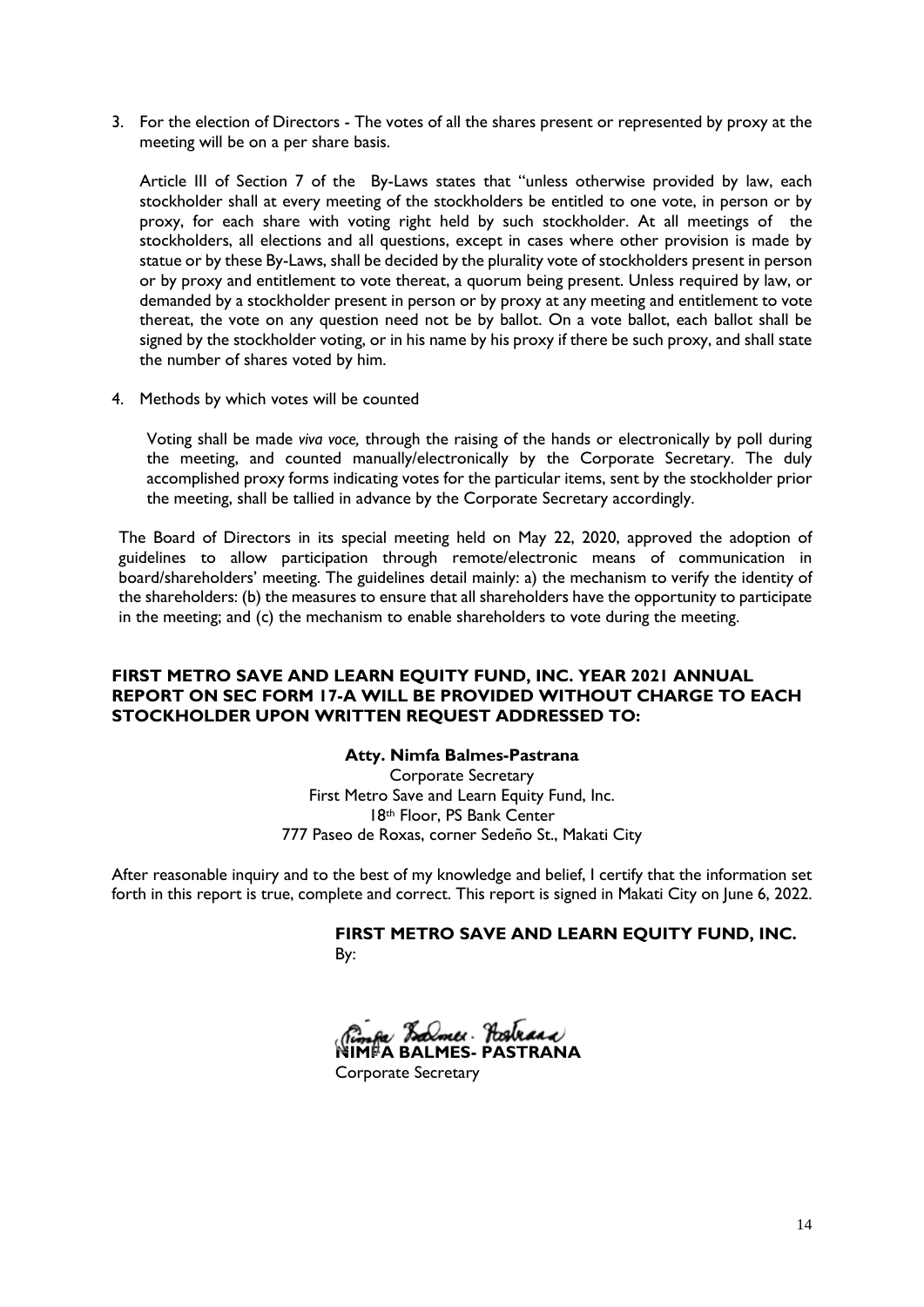### **PART II -COMPANY PROFILE**

#### **Brief Description of the General Nature and Scope of Business of the Company**

First Metro Save and Learn Equity Fund, Inc. (the Fund) is an open-end investment company, which was incorporated on May 27, 2005 and subsequently registered under R.A. 2629 (Philippine Investment Company Act) on September 6, 2005. As an open-end mutual fund, the company is engaged in selling its capital to the public and investing the proceeds in selected high grade stocks.

The Fund had an initial paid-up capital of  $P25.00$  million out of  $P100.00$  million authorized capital stock composed of 100.00 million common shares with a par value of  $PI.00$  per share. As of December 31, 2016, the authorized capital of the Fund was P2.25 billion composed of 2.25 billion common shares with a par value of  $P1.00$  per share. The shares are being offered at a price based on the net asset value per share computed on a daily basis plus a front-end sales load fee.

Below are some of the awards and recognitions earned by the Fund based on its performance from Philippine Investment Fund Association (PIFA) since 2010 as shown below:

- In 2010, the Fund's performance ranked first for 1-year return, 3-year return and 5-year return categories.
- In 2011, the Fund obtained the first place in both 5-year return and 3 year return while second for the 1-year return categories.
- In 2012, the Fund ranked first for both 1-year return and 5 year return categories.
- In 2013, First Metro Save and Learn Equity Fund, Inc. was 2<sup>nd</sup> place in the 5-year category versus peers.
- In 2014, the Fund performed 17.44% net for 2014, and is the 2<sup>nd</sup> best performing Equity fund in the 5-year return category.
- In 2015, the Fund performed (5.28%) net for 2015, and is the 1st best performing Equity fund in the 10-year return category.
- First Metro Save and Learn Equity Fund performed (7.05%) net in 2016.
- First Metro Save and Learn Equity Fund performed 22.57% net in 2017.
- First Metro Save and Learn Equity Fund performed (12.30%) net in 2018.

### **Competition**

The competitive environment for the company's products includes not only the products and services offered by the other Mutual Fund players, but all other investment instruments that the Company's target market has access to. The institutional funds of this market (especially the bigger ones) evidently have access to almost all types of instruments locally available such as unit investment trust funds, preneed plans, universal life products, and other bank products. The retail funds and smaller institutional funds, however, are more likely limited to simple bank products. There is a big opportunity to tap into both the institutional and retail investors.

The registrant's main competitors are the other mutual funds in the Equity Fund category of Philippine mutual funds. It considers the funds of Philam, Sunlife, Philequity and BPI as its main competitors. As of December 31, 2021, these four competitor Funds represent around 82.03% of the total funds in this category. The company will be competing initially in terms of return on investment (ROI) and later on in terms of Fund size.

#### **Effect of existing governmental regulation**

The Fund is governed by the provisions in its prospectus that incorporated relevant investment rules and regulations by regulators such as the Investment Company Act (ICA) and the Securities and Exchange Commission (SEC), among others.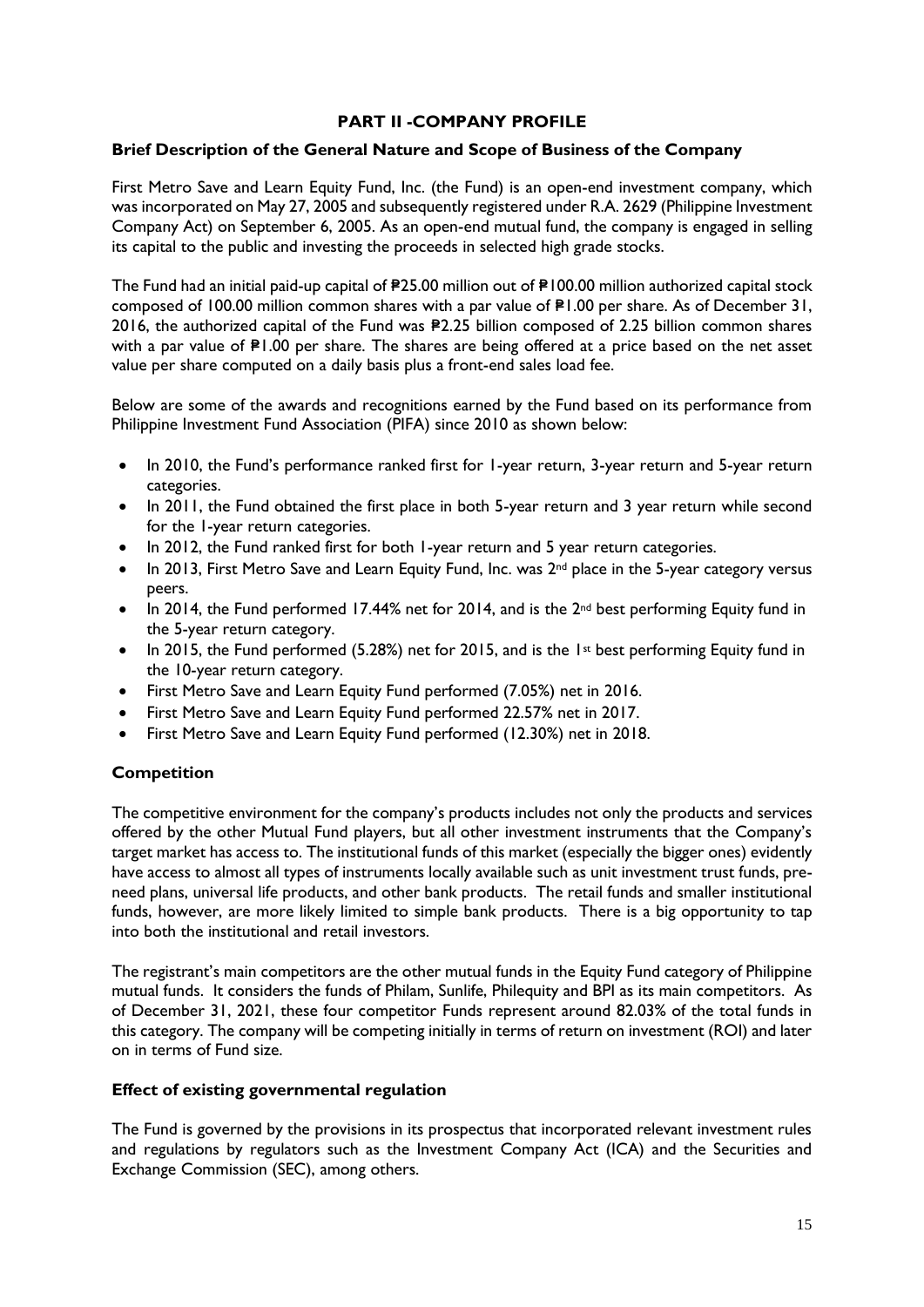Specifically, the Fund primarily invests in equity securities, however, as a tactical move, a portion of the Fund may also be invested in government securities and in SEC-registered commercial papers but taking precautions of the market conditions, the level of interest rates, and of liquidity needs.

Moreover, the Fund's investment activities are also guided by the following limits/conditions as set out in the revised Implementing Rules and Regulations (IRR) of ICA:

a. Maximum investment in any single enterprise is allowed but only up to fifteen percent (15.00%) of the Fund's NAV, except for investments in securities issued by the Philippine government or its instrumentalities and, in no case, shall the total investment of the Fund exceed ten percent (10.00%) of the outstanding securities of any one investee company.

b. The Fund must not invest, in aggregate, more than twenty percent (20%) of its net assets in transferrable securities, money market securities, deposits and financial derivatives issued by a single entity or issuer. Deposit should not exceed twenty percent (20%) of its net assets in a single bank/nonbank with quasi bank license.

c. The investments of the Fund in deposits, debt securities or money market placements, overthe-counter financial derivatives placed in non-investment grade or unrated deposit taking institution, including unlisted shares issued by a related party, should not exceed five percent (5%) of its net assets and shall not exceed ten percent (10%) in aggregate amount.

d. Investments in foreign government securities or money markets where the issuer or the guarantor is a government, sovereign or central bank with an international long-term issuer rating of investment grade may be increased to thirty five percent (35%) of the NAV, but only five percent (5%) is allowed for non-investment grade.

e. The Fund manager is required to use a risk-management process that captures the risk associated with in the financial derivative instruments:

• Total exposure should not exceed ten percent (10%) of the net assets or five percent (5%) if the derivatives are not investment grade, unless used for efficient portfolio management which the aggregate shall not be more than twenty percent (20%);

Five percent (5%) of the NAV shall be invested to liquid assets to meet all payment and delivery obligations;

The Fund Manager shall not act as a counterpart to an OTC derivative investment into by the Investment Company.

f. Investment in its own securities are prohibited.

g. Investments in margin purchases of securities, commodity futures contracts, precious metals, unlimited liability instruments, short selling of currencies and securities are not allowed.

h. Purchasing or selling of securities other than capital stocks of the Fund from or to any of its officers or directors or the officers and directors of its investment adviser/s, manager or distributor/s or firm/s of which any of them are members is prohibited.

i. The Fund shall not participate in underwriting or selling activities in connection with public distribution of securities except for its own capital stock.

j. Lending operations to corporations or other entities, public or private, shall not be engaged without prior review and approval of its BOD. Approvals, however, are only to those determined to be financially sound.

k. Investment in any company for the purpose of exercising control or management or to invest in the securities of other investment companies and real estate companies is prohibited.

The Fund believes that government regulations are intended to grow the mutual fund industry while protecting the interests of the investing public, thus, it will comply with the regulations imposed or to be imposed by government regulators. Also, the passage of the Personal Equity Retirement Account (PERA) and the Collective Investment Scheme bills into law will benefit the mutual fund industry.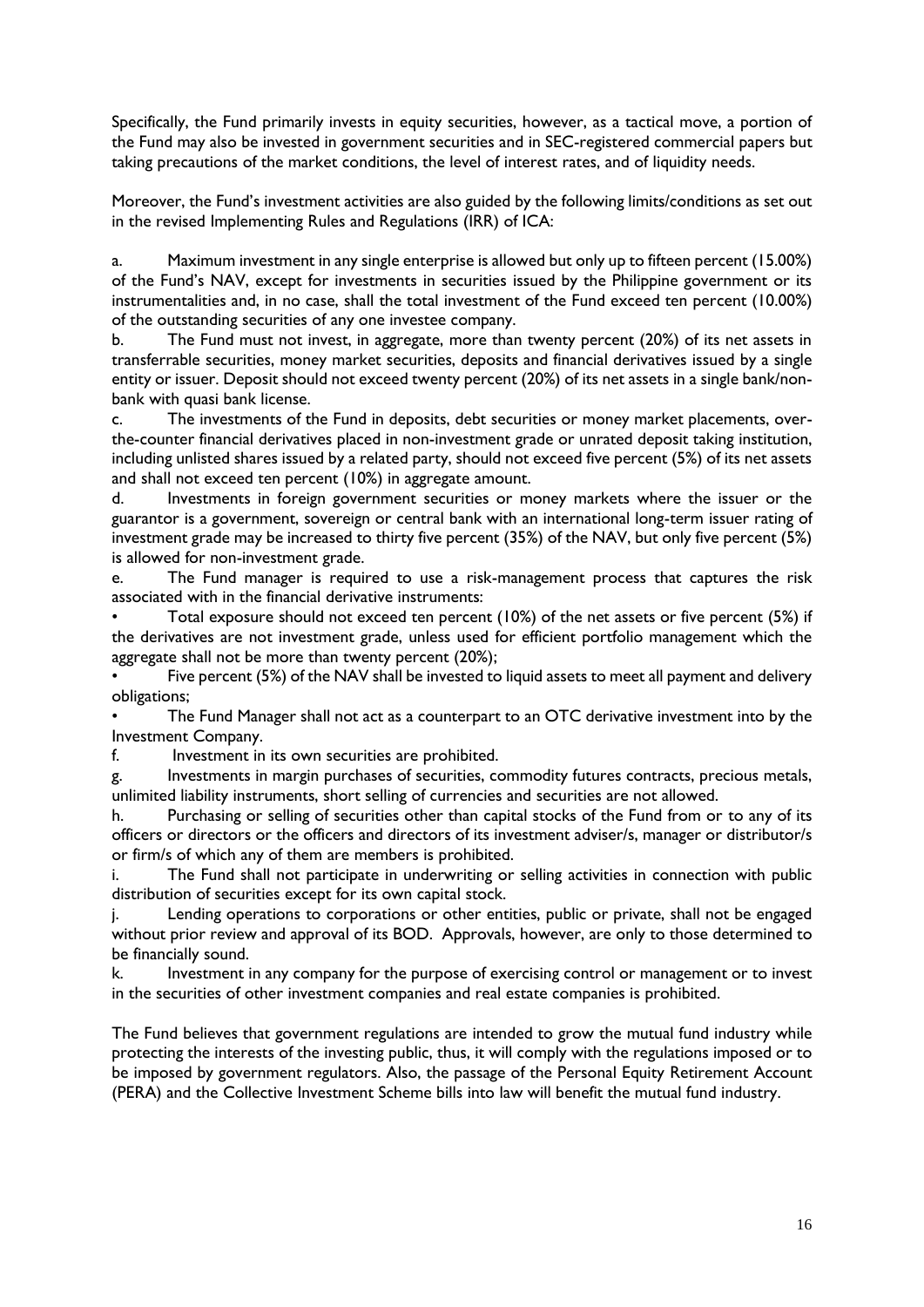# **EXECUTIVE OFFICERS**

The list of officers is found in Item 5 of Part I above.

Principal Officers are appointed annually by the Board of Directors at its organizational meeting following the Annual Meeting of Stockholders.

#### **Number of Employees**

The Fund has no employees because all aspects of its operations and administration are subcontracted with third parties; hence it has no risks as far as labor problems are concerned.

### **Compliance with the Manual on Corporate Governance**

First Metro Save and Learn Equity Fund, Inc. has adopted a good governance scorecard to measure and determine the level of compliance by the Board of Directors and top-level management with its Manual of Corporate Governance. Every end of the current year, the scorecard patterned after the SEC-prescribed Corporate Governance Self-Rating Form (CG-SRF) shall be accomplished by the Compliance Officer. The result of this evaluation is submitted to the Board together with the CO's recommendation for any sanctions of non-compliance. On the basis of this scorecard, the Compliance Officer has issued to SEC a certification on the Company's compliance with its Manual of Corporate Governance.

A compliance officer has been appointed to manage the Compliance System of the Company and to monitor and evaluate compliance with the Manual of Corporate Governance. In general, the Company is in compliance with the leading practices in good corporate governance. The Compliance Officer has submitted to SEC a Certification of Compliance covering the year 2021. No director or officer of the Company was found in violation of the Manual.

As there shall be new SEC issuances, the Company is committed to comply with new requirements to enhance its corporate governance.

#### **SALEF has identified the following major risks involved in its businesses and other operations:**

Potential investors should read thoroughly all information contained in this Prospectus and/or other Fund related documents available before making any investment decisions. He or she should carefully consider all investment risks, fees, and/or other factors detailed in these documents to make certain whether the Fund's nature is appropriate for his or her investment profile and objective.

Various risk factors can affect the market value of the assets of the Fund and cause the Fund's net asset value to vary. Consequently, the returns of the Fund are not guaranteed and there is a risk that a Fund might not achieve its investment objectives.

The major risk factors facing the Fund are listed by order of importance below:

**MARKET RISK** is the risk of change in the value/price of financial instruments from fluctuation in foreign exchange rates (currency risk), market interest rates (interest rate risk) and market prices (price risk). The Fund's investments in equity securities may decline in value due to factors affecting securities markets generally, or particular countries, segments, economic sectors, industries, or companies within those markets. Historically, the markets have moved in cycles and the value of the Fund's securities and other financial instruments may move drastically up or down from day to day. The risk can be minimized by following the exposure limits set in this prospectus or by the Commission.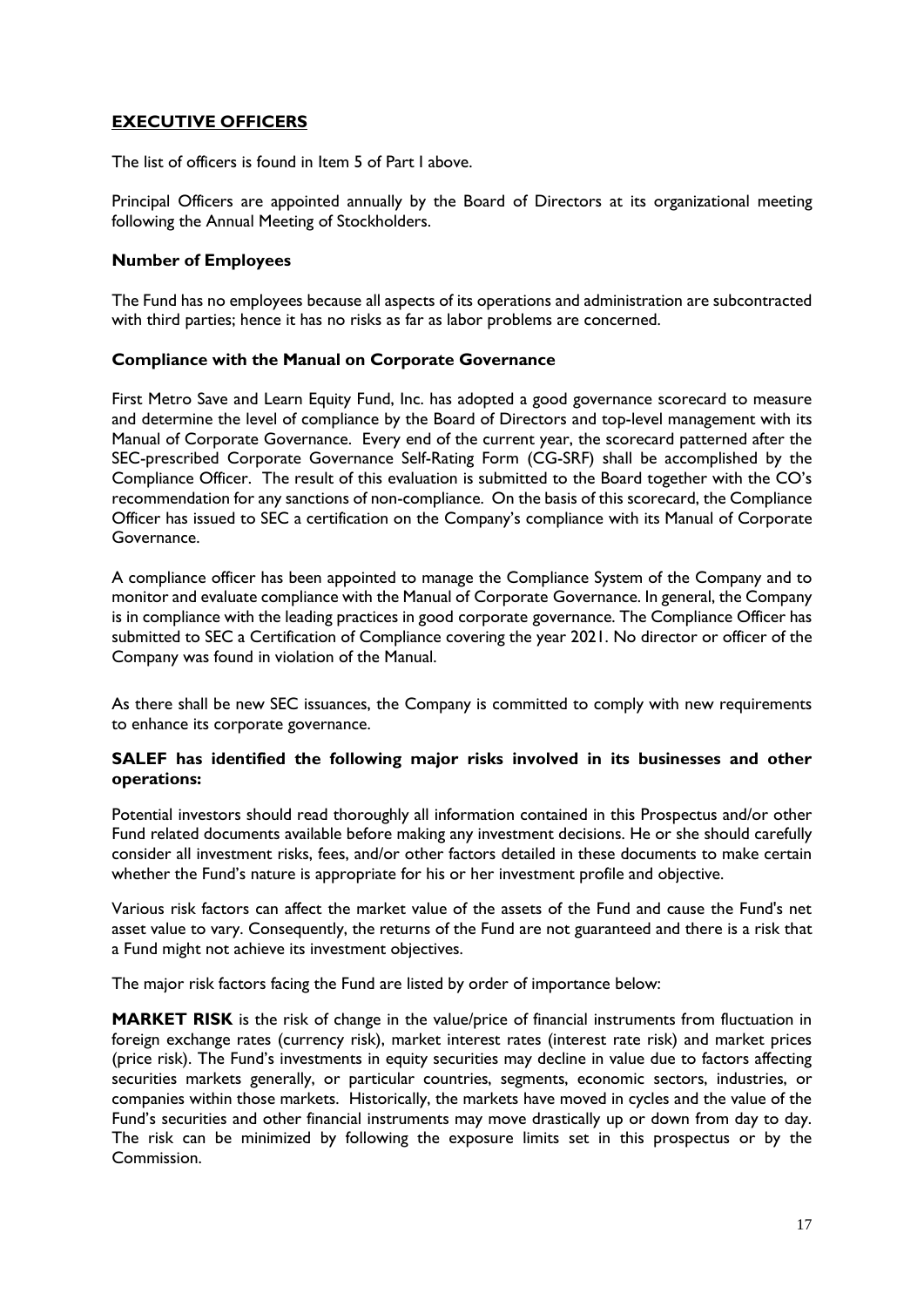**LIQUIDITY RISK** (also called funding risk) is the risk that the Fund will encounter difficulty in raising funds within a reasonable time to meet short term financial demands. The Fund may not be able to generate enough cash to pay for the redemptions within the normal 7-day period. The risk can be minimized by placing a liquidity contingency plan that will provide a framework for addressing liquidity crisis situations.

The following are additional risks present in managing the Fund:

- Investment companies/mutual funds are neither insured with the Philippine Deposit Insurance Corporation (PDIC) nor any other agency of the government, nor guaranteed by the Fund Manager. Investors are advised to read the prospectus of the Fund before deciding to invest.
- Investors are exposed to the risk of dilution since other investors may subscribe to any amount of shares of the Fund. The influence that the investors can exert over the control and management of the Fund decreases proportionately.

The above risk factors are by no means all-inclusive. New and/or unidentified risks may arise any time given the dynamic financial markets and economic environment.

# **PART III - SECURITIES OF THE REGISTRANT**

### **Market Price of and Dividends on the Registrant's Common Equity and Related Stockholder Matters**

### **A. Market Price**

Below is the history of Net Asset Value per Share (NAVPS) of the Fund the first quarter of 2022, and for the years 2021, 2020 and 2019:

|             |             | l st    | 2 <sub>nd</sub> | 3rd     | 4th     |
|-------------|-------------|---------|-----------------|---------|---------|
| Year        |             | Quarter | Quarter         | Quarter | Quarter |
| 2022        | High        | 5.3104  |                 |         |         |
|             | Low         | 4.9289  |                 |         |         |
| <b>2021</b> | <b>High</b> | 5.0585  | 4.9174          | 5.0580  | 5.2983  |
|             | Low         | 4.4997  | 4.4199          | 4.4748  | 4.9709  |
| 2020        | <b>High</b> | 5.6355  | 4.5896          | 4.4463  | 5.0616  |
|             | Low         | 3.4255  | 3.8590          | 4.0572  | 4.1462  |
| 2019        | <b>High</b> | 6.2594  | 5.6147          | 5.5306  | 5.4133  |
|             | Low         | 5.5249  | 4.9406          | 5.0346  | 4.8142  |

There is no principal market where the Fund's shares are traded, not even in the Philippine Stock Exchange due to its nature as an open-end investment company. The Fund's shares are sold through its appointed Principal Distributor and sub-distributors.

### **B. Shareholders**

As of March 31, 2022, there are 16,552 shareholders of the Fund. \*On December 17, 2019, SEC approved the confidential treatment of the Top 20 shareholders of the Fund.

# **C. Dividends**

The Fund has not issued any cash dividend since its inception. The Board of Directors of the Fund may decide to declare dividends from the unrestricted retained earnings of the Fund at a time and percentage as the Board may deem proper and in accordance with law. The Fund may declare or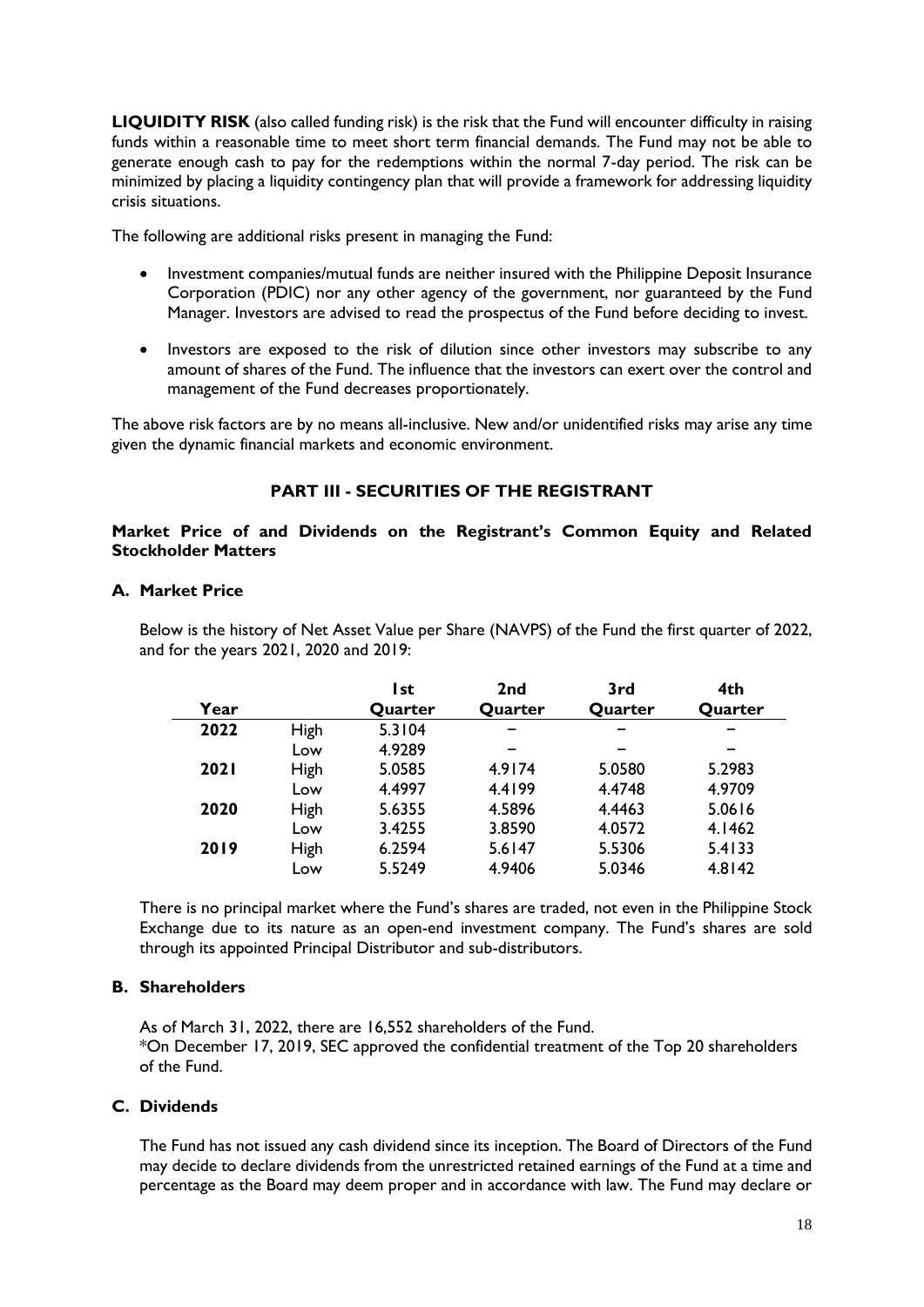pay dividends but limits those dividends to come from the Fund's accumulated undistributed net income. The ability of the Fund to declare dividends therefore will be restricted by the amount of yearly net income generated. This would be dependent on the performance of the market and on the performance of the investment manager.

### **Recent Sale of Unregistered Securities**

There are no securities of the registrant sold by it during the year which were not registered under the Code.

### **Legal Proceedings**

The Registrant has no material pending legal proceedings to which it is a party. None of the Board of Directors is:

- involved in any legal proceeding the past five (5) years that are material to an evaluation of the ability or integrity of any director, any nominee for election as director, executive officer, underwriter, or control person of the Registrant;
- involved in any bankruptcy petition filed by or against any business of which such person was a general partner or executive officer either at the time of the bankruptcy or within two (2) years prior to that time;
- involved in or convicted by final judgment in any criminal proceeding, domestic or foreign, or subject to a pending criminal proceeding, foreign or domestic, excluding traffic violations and other minor offenses;
- subject to any order, judgment, or decree not subsequently reversed, suspended or vacated, of any court of competent jurisdiction, domestic or foreign, permanently or temporarily enjoining, barring, suspending, or otherwise limiting his involvement in any type of business, securities, commodities or banking activities; and
- found by a domestic or foreign court of competent jurisdiction( in a civil action), the SEC or comparable foreign body, or a domestic or foreign exchange or organized trading market or selfregulatory organization, to have violated a securities or commodities law or regulation and the said judgment has not been reversed, suspended or vacated.

### **PART IV - MANAGEMENT DISCUSSION AND ANALYSIS**

### **MANAGEMENT'S DISCUSSION AND ANALYSIS OF FINANCIAL CONDITION AND RESULTS OF OPERATIONS**

The Fund's Statements of Financial Position and Statements of Comprehensive Income as of and for the period ended March 31, 2022, and for the years ended December 31, 2021, 2020, and 2019 are presented below: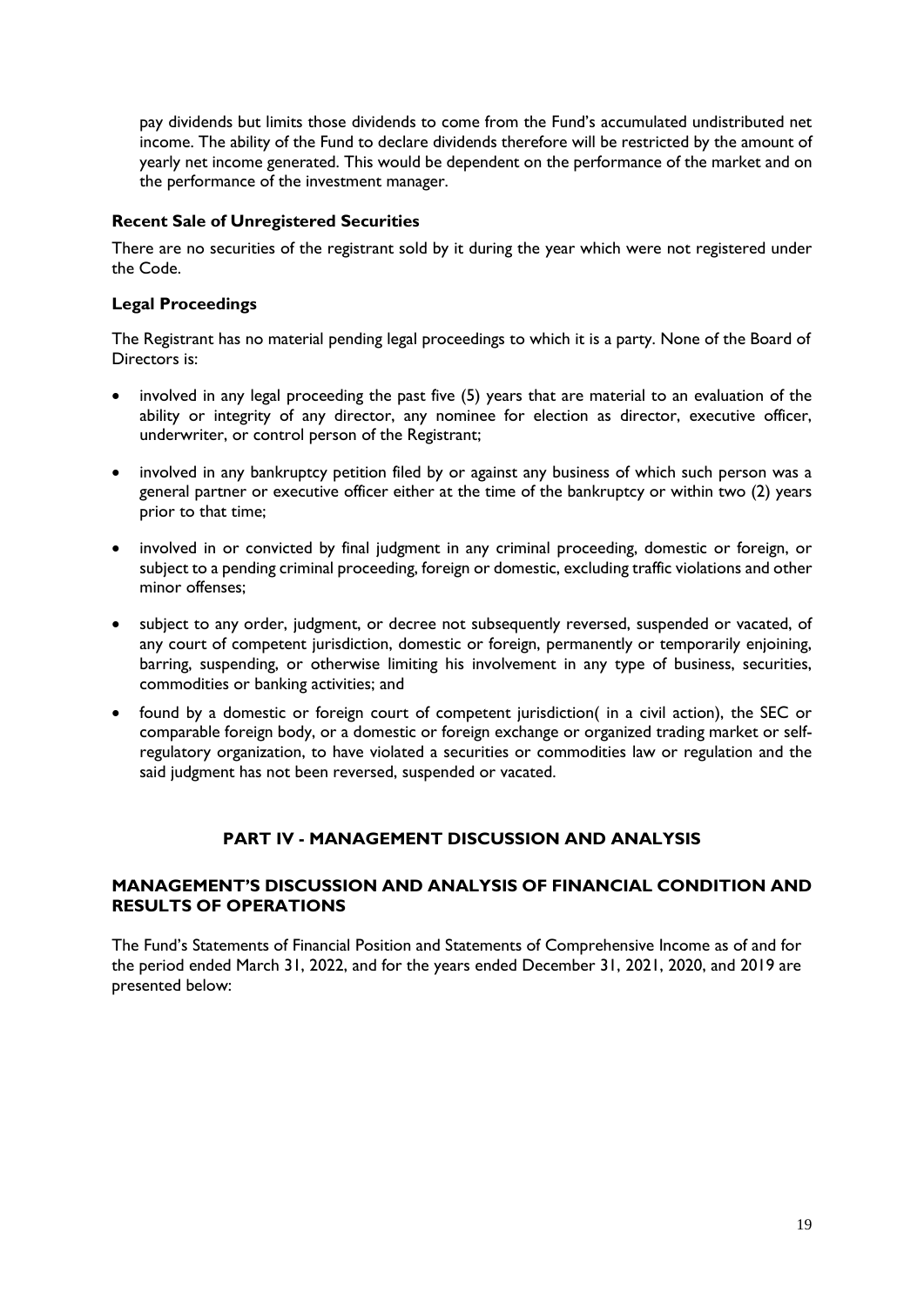#### **Statements of Financial Position**

FIRST METRO SAVE AND LEARN EQUITY FUND, INC. (An Open-End Mutual Fund Company) **INTERIM STATEMENTS OF FINANCIAL POSITION** 

|                                                              | As of          |                                  |
|--------------------------------------------------------------|----------------|----------------------------------|
|                                                              |                | March 31, 2022 December 31, 2021 |
|                                                              | (Unaudited)    | (Audited)                        |
| <b>ASSETS</b>                                                |                |                                  |
| Cash and cash equivalents                                    | P241.251.224   | P520,232,655                     |
| Financial assets at fair value through profit or loss        | 4,160,450,011  | 3,734,318,678                    |
| Financial assets at amortized cost                           | 99,816,500     |                                  |
| Receivables                                                  | 26,772,715     | 212,848,808                      |
| Other assets                                                 | 1,477,983      | 1,477,983                        |
| <b>TOTAL ASSETS</b>                                          | P4.529.768.434 | P4.468.878.124                   |
| <b>LIABILITIES AND EQUITY</b>                                |                |                                  |
|                                                              |                |                                  |
| <b>LIABILITIES</b>                                           |                |                                  |
| Accounts payable and accrued expenses                        | P90,400,916    | P142.611.664                     |
|                                                              |                |                                  |
|                                                              | 855,279,273    | 855,951,046                      |
| <b>EQUITY</b><br>Capital stock<br>Additional paid-in capital | 3,353,719,759  | 3,357,228,747                    |
|                                                              | 230,368,486    | 113,086,667                      |
| Retained earnings                                            | 4.439.367.518  | 4.326.266.460                    |

#### **Statements of Comprehensive Income**

FIRST METRO SAVE AND LEARN EQUITY FUND, INC.<br>(An Open-End Mutual Fund Company)<br>INTERIM STATEMENTS OF COMPREHENSIVE INCOME

|                                            | For the Period Ended March 31<br>(Unaudited) |                 |
|--------------------------------------------|----------------------------------------------|-----------------|
|                                            | 2022                                         | 2021            |
| <b>INVESTMENT INCOME</b>                   |                                              |                 |
| Trading and securities gain (loss)         | P118,534,500                                 | (P336,531,580)  |
| Dividend income                            | 33,065,041                                   | 18,988,020      |
| Interest income                            | 1,523,648                                    | 1,065,316       |
|                                            | 153, 123, 188                                | (316, 478, 244) |
| <b>OPERATING EXPENSES</b>                  |                                              |                 |
| Management and retainer's fees             | 22,429,689                                   | 21,269,245      |
| Brokers' commission                        | 11,393,852                                   | 11,876,396      |
| Taxes and licenses                         | 778,428                                      | 153,611         |
| Transaction charges                        | 473,698                                      | 829,544         |
| Custodian and clearing fees                | 335,771                                      | 335,771         |
| Fund Accounting Fees                       | 186,914                                      |                 |
| Professional fees                          | 139,458                                      | 139,459         |
| Directors' and officers' fees              | 87,315                                       | 98.316          |
| Miscellaneous                              | 2,600                                        | 25,000          |
|                                            | 35,827,726                                   | 34,727,342      |
| <b>INVESTMENT INCOME (LOSS) BEFORE TAX</b> | 117,295,462                                  | (351, 205, 586) |
| PROVISION FOR FINAL TAX                    | 15,840                                       | 59,452          |
| NET INVESTMENT INCOME (LOSS) / TOTAL       |                                              |                 |
| <b>COMPREHENSIVE INCOME (LOSS)*</b>        | P117,279,622                                 | (P351,265,038)  |
| <b>EARNINGS (LOSS) PER SHARE</b>           | P0.1392                                      | (P0, 4022)      |

\*There are no other comprehensive income items for the period ended March 31, 2022 and 2021,

#### **Financial Position** *(March 31, 2022 vs. December 31, 2021)*

As of March 31, 2022, the Fund's total assets reached P4.53 billion, higher by P60.89 million from P4.47 billion as of December 31, 2021. Total liabilities decreased by 36.61% or P 52.21 million from Pl42.61 million to P90.40 million as of reporting date. The changes in total assets and liabilities are primarily due to the movements in the following accounts: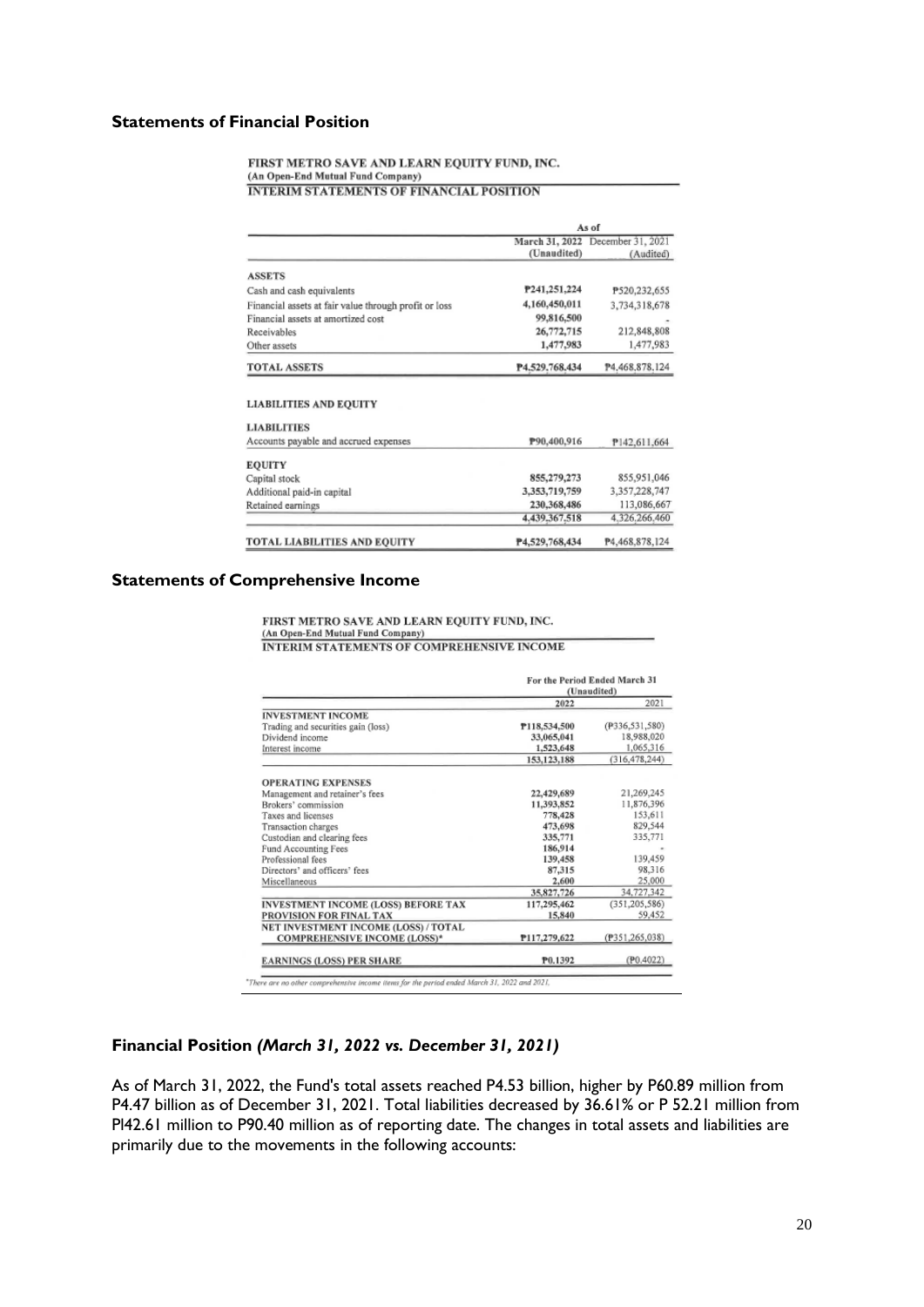### *a. Cash and cash equivalents*

This account represents the Fund's savings and checking accounts and time deposits in local banks. Cash in banks earn interest at the respective bank deposit rates. Time deposits bear annual interest rates ranging from 0.125% to 0.875% and 0.25% to 2.80% in 2022 and 2021, respectively. The decrease of 53.63% or P278.98 million from P520.23 million to P24 l .25 million was due to redemptions during the period.

### *b. Financial assets at fair value through profit or loss (FVTPL)*

This account consists of investments in government securities and equity securities. The increase of 11.41% or P426. l3 million from P3.73 billion to P4. l 6 billion was due to purchases of securities and changes in the fair value of investments during the quarter. As of March 31, 2022 and December 31, 2021, this account includes P68.43 million and Pl09.09 million fair value gains, respectively.

#### *c. Financial assets at amortized cost*

This account consists of investments in debt securities. The increase of P99.82 million represents new purchases during the year.

### *d. Receivables*

This account consists of due from brokers, accrued interest receivables, dividend receivable and accounts receivables. The decrease of 87.42% or Pl 86.08 million from P212.85 million to P26.78 million was due to lower amount collectible from sales of securities and dividend receivable as of reporting date.

#### *e. Other asset*

This account remained at P1.48 million which pertains to creditable withholding tax from interest income of the Fund.

#### *f. Accounts payable and accrued expenses*

Accounts payable and accrued expenses consists of due to brokers, accounts payable, payable to FAMI, accrued expenses, withholding tax and documentary stamp tax (DST) payable. The 36.61% or P52.21 million decline from Pl42.61 million to P90.40 million was mainly due to payment of payables during the quarter.

#### *g. Equity*

The Fund's equity is comprised of its capital stock, additional paid-in capital and retained earnings. The increase of Pll3.10 million from P4.33 billion to P4.44 billion was mainly due to the net effect of redemptions and results of operations recognized during the period.

*Capital Stock* ended at P855.28 million, a decrease of P0.67 million from P855.95 million, mainly due to redemption during the period. The Fund's authorized capital stock remained at P2.25 billion with par value of P1.00 per share. As of March 31, 2022 and December 31, 2021, the total issued and outstanding shares were 855,279,273 and 855,951,046, respectively, while the total number of holders of redeemable common shares is 16,549 and 16,679, respectively.

*Additional paid-in capital* decreased by P3.5 l million from P3.357 billion to P3.354 billion due to redemptions during the year.

*Retained earnings* increased by 103.71% or Pll7.28 million from P113.09 million to P230.37 million mainly due to results of operations recognized during the year.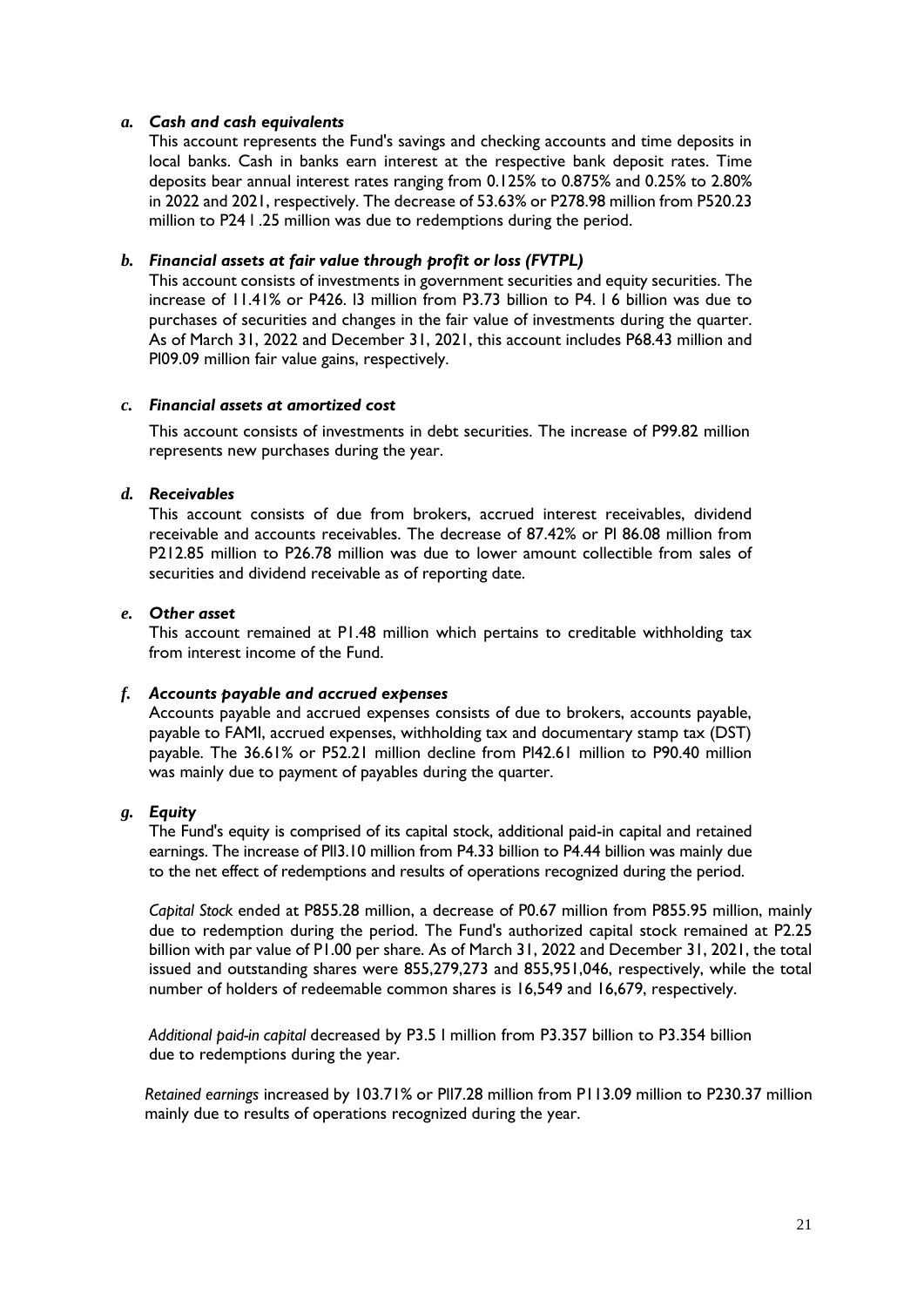### **Results of Operations**

For the quarter ended March 31, 2022, the Fund realized a net income of Pl 17.28 million, increased by 133.39% or P468.54 million from last year's net loss of P35 l.27 million. Detailed discussions on the changes in the statement of income accounts are as follows:

#### *a. Trading and securities gains (losses)*

This account includes realized and unrealized gains earned from trading investments in debt and equity securities. The increase of 135.22% or P455.07 million from P336.53 million loss to P118.53 million gain was mainly due to higher realized gain from the sale and result of changes in fair value of debt and equity securities held for trading during the quarter.

### *b. Dividend income*

This account increased by 74.14% or P14.08 million from Pl8.99 million to P33.07 million mainly due to higher cash dividends earned from equity securities during the period.

### *c. Interest income*

This account totaled Pl .52 million, an increase of 43.02% or P0.46 million from last year's Pl .07 million mainly due to higher interest income earned from time deposits during the period.

### *d. Directors' and officers' fees*

This account pertains to per diem of the Fund's officers and directors during board meetings and annual stockholders' meeting. The increase of 11.19% or P0.01 million from P0.10 million to P0.09 million was due to lower attendees during the period.

#### *e. Management and retainer's fee*

This account increased by 5.46% or P1.16 million from P21.27 million to P22.43 million mainly due to the increase in management fees relative to the increase in the Fund's net assets for the period.

### *f. Brokers' commission*

This account pertains to fees paid to brokers to execute a trade based on the volume of equity and debt securities being traded. The decrease of 4.06% or P0.48 million from Pl 1.88 million to Pl 1.39 million was mainly due to lower brokers' commission incurred during the period.

### *g. Taxes and licenses*

This account pertains to taxes other than income tax, such as DST and local taxes. The increase of 406.75% or P0.62 million from P0.15 million to P0.78 million was due to higher taxes due during the period.

### *h. Custodian and clearing fees*

This account totaled P0.34 million which pertains to fees paid to the custodian of the Fund during the period.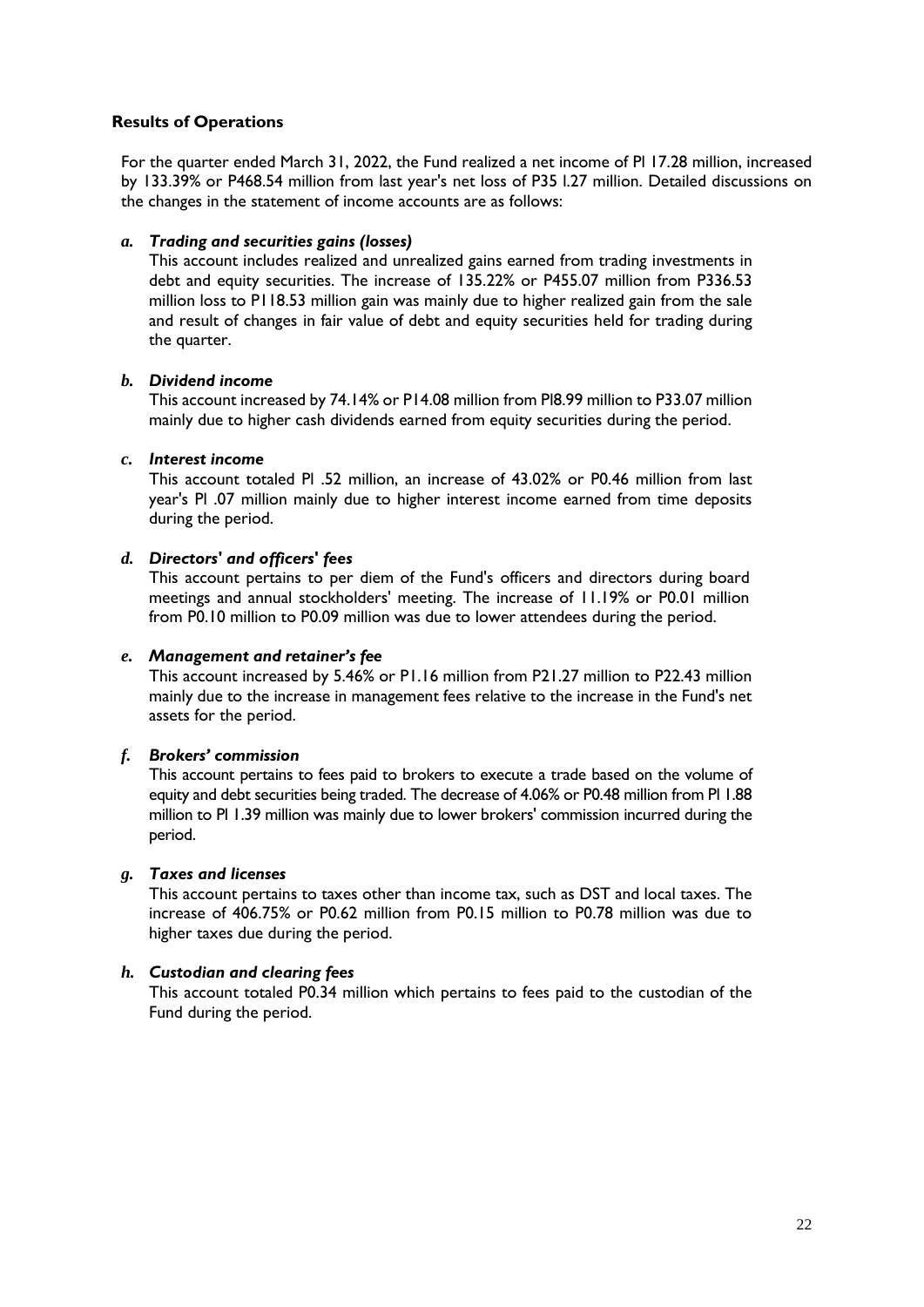### *i. Transaction charges*

This account pertains to the payment of stock trading charges. The decrease of 42.90% or P0.36 million from P0.83 million to P0.47 million was due to lower volume of trades during the quarter.

### *j. Fund accounting fee*

This account totaled P0.19 million which pertains to payment of the fund admin fee during the period.

### *k. Professional fees*

This account totaled P0.14 million which pertains to audit fees and other professional fees incurred by the Fund during the period.

### *l. Miscellaneous expense*

This account decreased by 89.60% or P0.02 million due to lower bank charges and other miscellaneous expenses paid by the Fund during the period.

# **2021 Financial Position** *(December 31, 2021 vs. December 31, 2020)*

The total resources of the Fund grew by P0.28 billion or 6.59% from P4.19 billion in 2020 to P4.47 billion as of December 31, 2021. Liabilities also went up by P72.01 million or 102.00% from P70.60 million in 2020 to P142.61 million in 2021.

The movement in total assets and liabilities are primarily due to the changes in the following accounts:

### **a. Cash and cash equivalents**

Cash and cash equivalents represent the Fund's savings, checking accounts and time deposits in local banks. This account increased by P281.68 million or 118.08% from P238.55 million in 2020 to P520.23 million in 2021 due to higher cash in banks and outstanding placements in time deposit this year.

Cash in banks earn interest at the respective bank deposit rates remains at 0.125% to 0.50% in 2021 and 2020. Cash equivalents which consist of time deposits earns an annual interest ranging from 0.125% to 0.875% and from 0.125% to 2.25% in 2021 and 2020, respectively.

### **b. Financial assets at fair value through profit or loss (FVTPL)**

This account represents 83.56% and 92.28% of the total assets in 2021 and 2020, respectively. It slid by P134.64 million or 3.48% from P3.87 billion in 2020 to P3.73 billion at the end of the year due to the sale of various securities and decrease in market value during the year.

This account consists of investment in equity securities and government treasury bills amounting to P3.73 billion and nil as of December 31, 2021 and P3.77 billion and P0.10 billion as of December 31, 2020, respectively. Financial assets at FVTPL include fair value gain of P109.09 million and P92.18 million as of December 31, 2021 and 2020, respectively.

### **c. Receivables**

Receivables amounted to P212.85 million and P83.73 million as of December 31, 2021 and 2020, respectively. The increase of P129.12 million or 154.21% is mainly due to the receivable from brokers pertain to the amount collectible for the sale of equity securities which collections are due within three (3) working trading days following the settlement convention.

This also includes dividend receivable that pertains to cash dividends declared but not yet collected as of financial position date.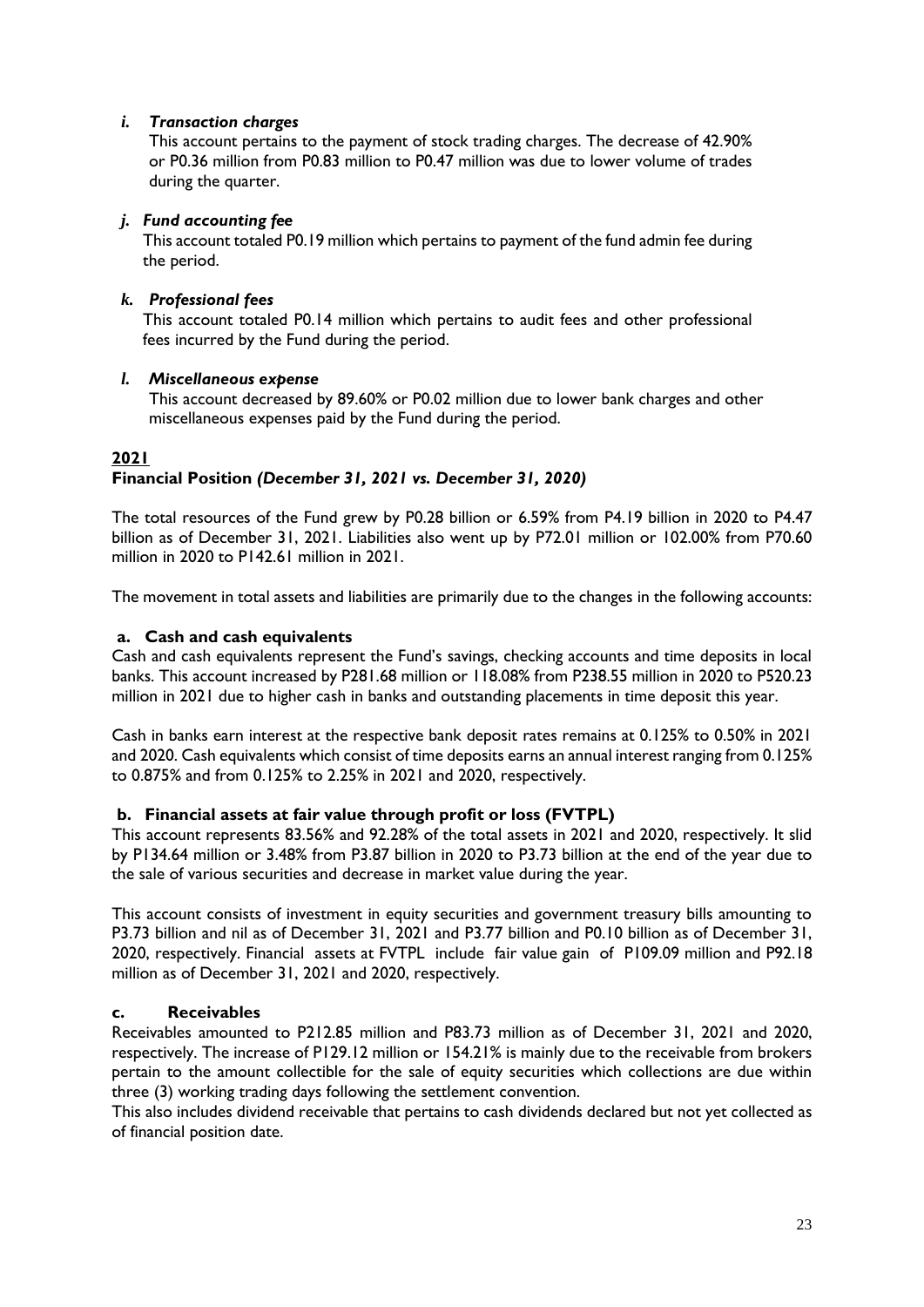# **d. Other asset**

This account remained at P1.48 million as of December 31, 2021 and 2020, respectively and this pertains to prepaid creditable withholding tax of the Fund.

# **e. Accounts payable and accrued expenses**

Accounts payable amounted to P142.61 million and P70.60 million as of December 31, 2021 and 2020, respectively. The increase of P72.01 million or 102.0% is mainly due to the unpaid purchases of stock which payments are due within three (3) working trading days following the settlement convention.

This account also includes accounts payable, payable to FAMI, accrued expenses, withholding tax payable and documentary stamp tax payable.

# **f. Equity**

Total stockholders' equity increased by P204.15 million or 4.95% mainly due to net of subscriptions over redemptions of P60.60 million and result of operations during the year.

### Capital Stock

The Fund's authorized and issued capital stock follow:

|                        | 2021          | 2020          |
|------------------------|---------------|---------------|
| Authorized             | 2.250.000.000 | 2.250.000.000 |
| Issued and outstanding | 855.951.046   | 834.222.325   |

The BOD approved on March 14, 2012 and ratified by the stockholders on August 4, 2012 the increase in authorized capital stock from P1.00 billion (1.00 billion redeemable common shares) to P1.25 billion (1.25 billion redeemable common shares) with a par value of P1.00 per share. The application for increase in authorized capital stock was presented for filing with the SEC on November 13, 2012 and was approved by the SEC on January 24, 2013. The 0.25 billion shares of stock were registered with SEC on May 15, 2015.

The next tranche of the increase in authorized capital stock was approved by the BOD and stockholders on February 25, 2013 and July 13, 2013, respectively, from P1.25 billion (1.25 billion redeemable common shares) to P3.00 billion (3.00 billion redeemable common shares) with a par value of P1.00 per share. The BOD adopted a resolution that the increase in the authorized capital stock to P3.00 billion be made in several tranches. The authorized capital stock will be initially increased by P1.00 billion while the succeeding increases will be executed upon determination and approval of the BOD without the need of going back to the stockholders for approval. The first tranche of increase in authorized capital stock from P1.25 billion to P2.25 billion was approved by the SEC on December 29, 2014. The 1.00 billion shares of stock were registered with SEC on June 15, 2015.

As of December 31, 2021 and 2020, the total number of holders of redeemable common shares is 16,679 and 16,678, respectively.

Additional paid-in capital totaled P3.36 billion and P3.19 billion in 2021 and 2020, respectively, increased by P0.17 billion or 5.34% mainly due to the net subscriptions during the year.

Retained earnings increased by P12.32 million or 12.23% due to the result of Fund's operation during the year.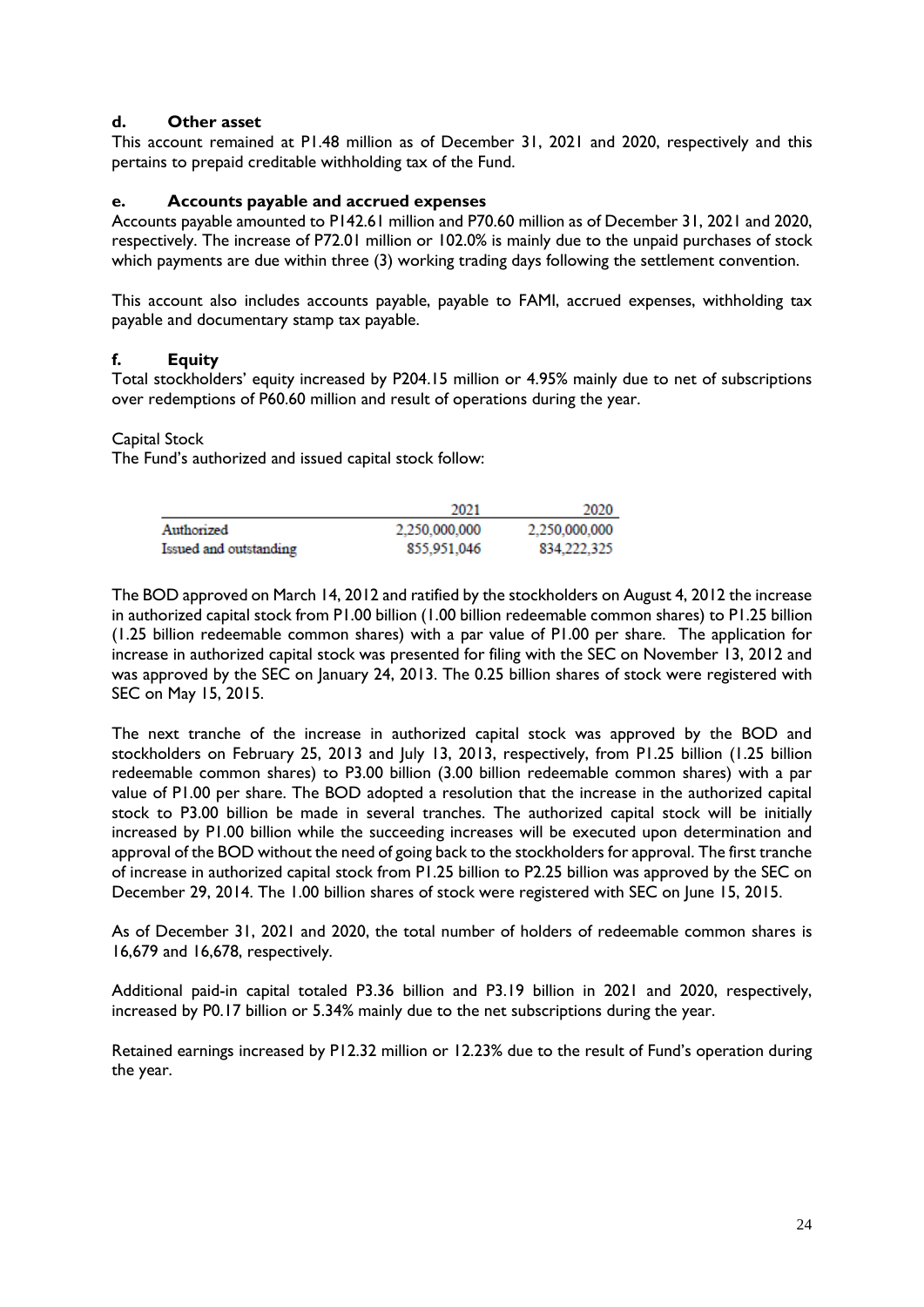# **Results of Operations** *(January 1– December 31, 2021 vs. January 1– December 31, 2020)*

For the year ended December 31, 2021, the Fund incurred a net income of P143.57 million from a net loss of P250.40 million in 2020. The increase of P393.96 million or 157.33% is primarily due to higher trading and securities gains on sale of equity securities during the year.

The highlights of the results of operations for the year ended December 31, 2021 are as follows:

# **a. Trading and securities gains (losses)**

For the year 2021, the Fund incurred trading and securities gains amounting to P220.29 million, 208.63% or P423.07 million higher than last year's loss of P202.79 million. This account represents realized gain (loss) from the sale and unrealized gain (loss) from changes in fair value of debt and equity securities held for trading during the year.

### **c. Dividend income**

Dividend income is recognized when the Fund's right to receive payment is established. The increase of P15.44 million or 29.75% from last year's P51.90 million to P67.34 million this year was mainly due to higher cash dividends earned from shares of stocks held during the year.

## **c. Interest income**

Interest income earned from cash and cash equivalents and financial assets at FVTPL investments declined by P4.85 million or 68.42% from P7.09 million to P2.24 million this year. due to decrease in the financial assets at FVTPL investments during the year.

### **d. Miscellaneous income**

This account consists of write-off of unidentified deposits and stale checks in 2020.

# **e. Management and retainer's fee**

This account includes management fees, incentive fees and retainer's fees of the Fund. This account increased by P16.65 million or 22.19%, from last year's P75.01 million to P91.66 million this year, due to increase in asset under management of the Fund this year.

### **f. Brokers' commission**

Broker's commission amounting to P23.06 million and P12.52 million for the year ended December 31, 2021 and 2020, respectively. The increase of P10.55 million or 84.28% pertains to higher brokers' commission incurred during the year.

### **g. Taxes and licenses**

This account includes filing fees, local taxes and documentary stamp taxes which increased by P1.04 million or 58.33% from P1.79 million to P2.84 million this year due to higher DST paid during the year.

# **h. Custodian and clearing fees**

This account pertains to payment to the custodian of the Fund. The increase of P0.25 million or 22.66% from P1.11 million to P1.36 million this year is mainly due to the increase in market value of the equity securities held by the Fund.

### **i. Transaction charges**

This account pertains to the payment of stock trading and over-the-counter charges of the Fund. The increase of P0.34 million or 75.87% from P0.45 million to P0.79 million this year was mainly due to higher number of trades during the year.

### **j. Fund accounting fee**

This account totaled P0.46 million and this pertains to payment of the fund admin fee during the year.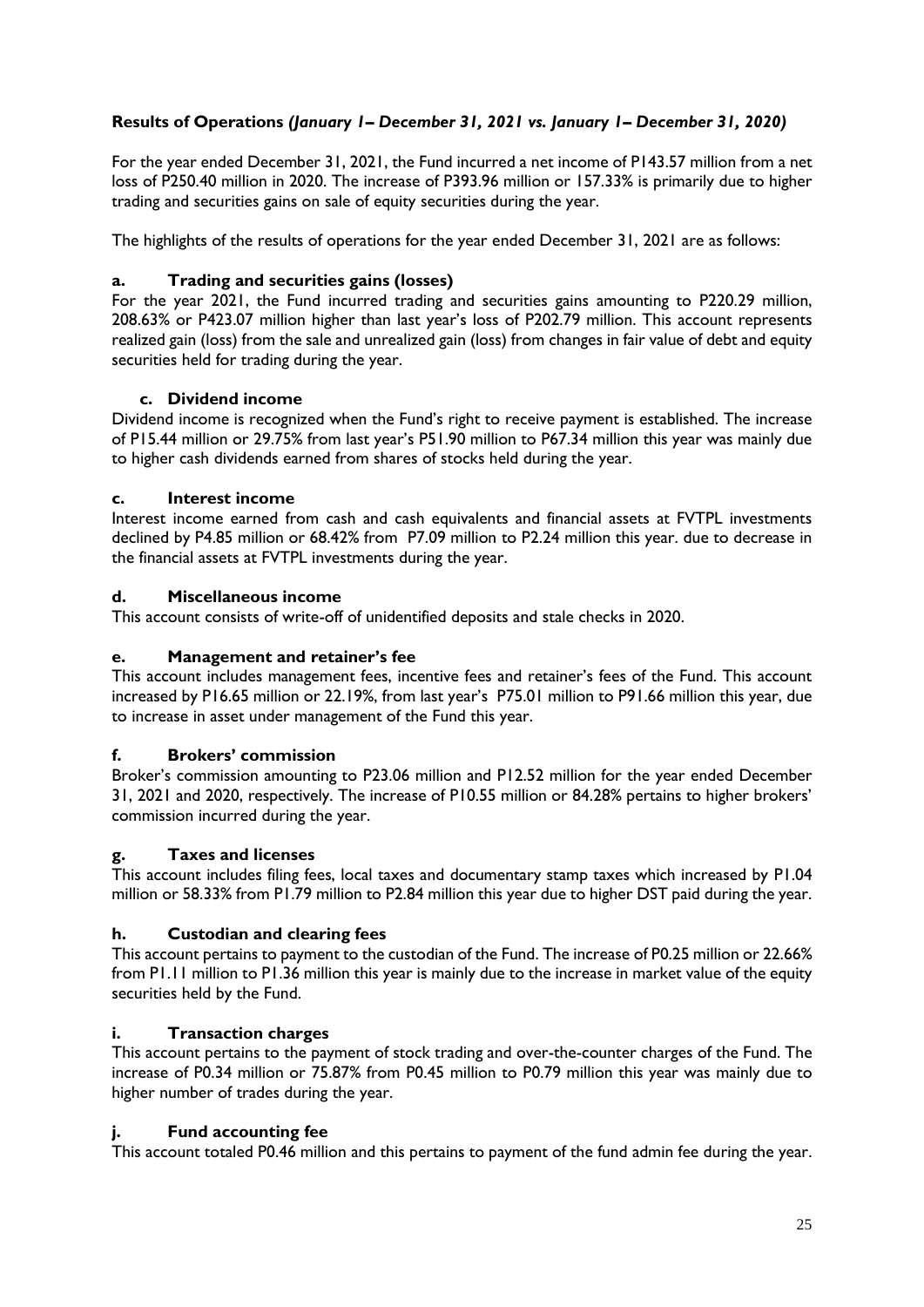### **k. Miscellaneous expense**

Miscellaneous expense consists postage fees, insurance premiums, notarial fees and membership fees and dues. This account decreased by P0.36 million or 78.12% from P0.45 million to P0.10 million mainly due to lower other operating expenses during the year.

### **2020**

### **Financial Position** *(December 31, 2020 vs. December 31, 2019)*

The total resources of the Fund grew by P0.05 billion from P4.14 billion at the beginning of the year to P4.19 billion as of December 31, 2020. Liabilities also went up by 286.60% from P18.26 million in 2019 to P70.60 million in 2020.

The movement in total assets and liabilities are primarily due to the changes in the following accounts:

#### *1. Cash and cash equivalents*

Cash and cash equivalents represent the Fund's savings, checking accounts and time deposits in local banks. This account increased by P64.45 million or 37.02% from P174.10 million in 2019 to P238.55 million in 2020 due to the net effect in the increase of cash in banks and decrease in placement in time deposit.

Cash in banks earn interest at the respective bank deposit rates ranging from 0.125% to 0.50% and 0.25% to 0.50% in 2020 and 2019, respectively. Cash equivalents which consist of time deposits earns an annual interest ranging from 0.125% to 2.25% and from 0.25% to 3.75% in 2020 and 2019, respectively.

#### *2. Financial assets at fair value through profit or loss*

This account represents 92.28% and 95.63% of the total assets in 2020 and 2019, respectively. It slid by P92.39 million or 2.33% from P3.96 billion at the beginning of the year to P3.87 billion at the end of the year due to the sale of various securities and decrease in market value during the year.

As of December 31, 2020 and 2019, this account consists of investment in equity securities amounting to P3.77 billion and P3.86 billion, respectively. Government treasury bills remained at P0.10 billion as of December 31, 2020 and 2019. Financial assets at FVTPL include fair value gain of P92.18 million and P106.67 million as of December 31, 2020 and 2019, respectively.

#### *3. Receivables*

Receivables amounted to P83.73 million and P5.26 million as of December 31, 2020 and 2019, respectively. The increase of P78.47 million is mainly due to the receivable from brokers pertain to the amount collectible for the sale of equity securities which collections are due within three (3) working trading days following the settlement convention.

This also includes dividend receivable that pertains to cash dividends declared but not yet collected as of financial position date.

#### *4. Other asset*

This account decreased by P 0.12 million or 7.51% mainly due to lower creditable withholding tax collected during the year.

#### *5. Accounts payable and accrued expenses*

Accounts payable amounted to P70.60 million and P18.26 million as of December 31, 2020 and 2019, respectively. The increase of P52.34 million or 286.6% is mainly due to the unpaid purchases of stock which payments are due within three (3) working trading days following the settlement convention.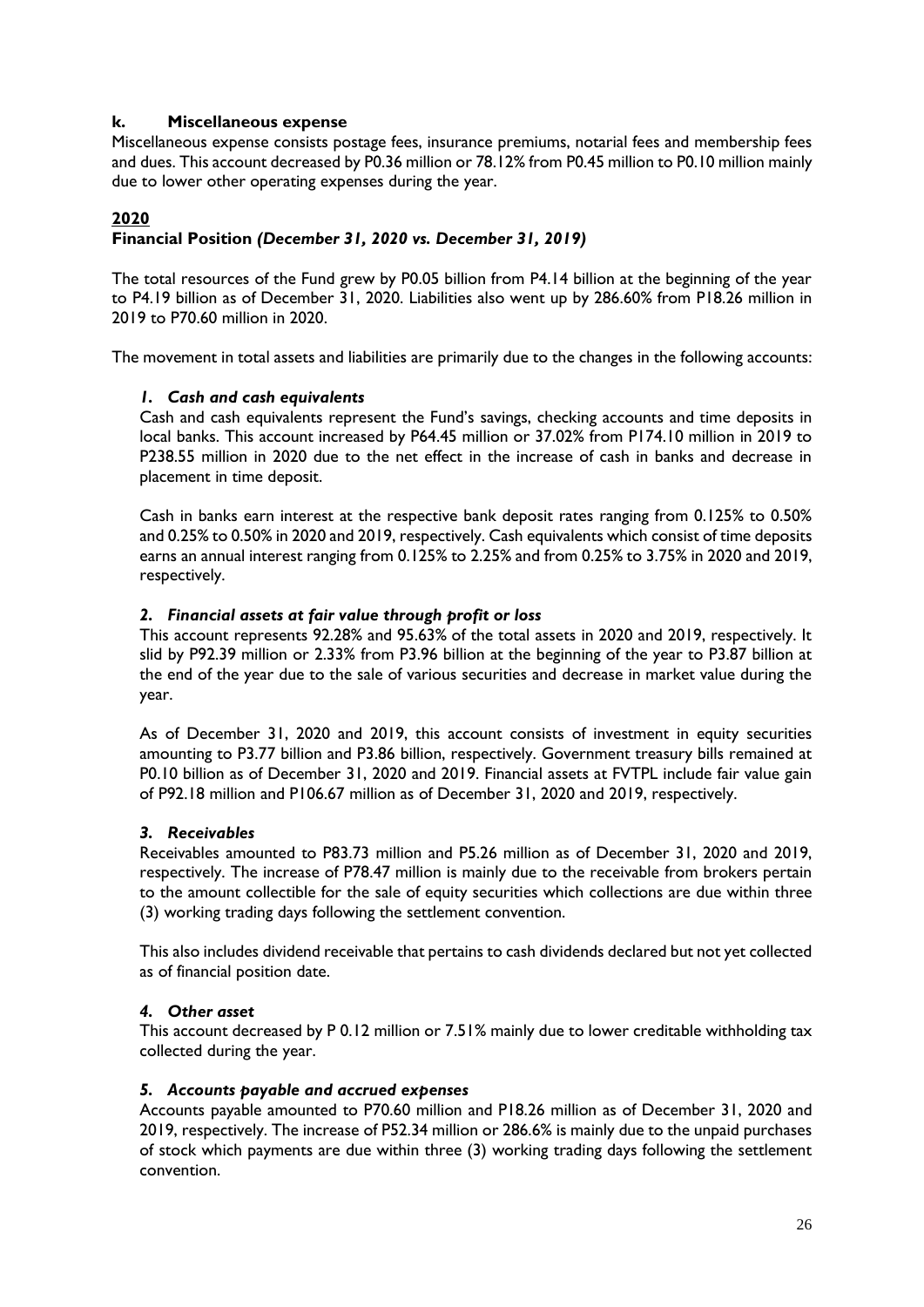This account also includes accounts payable, payable to FAMI, accrued expenses, withholding tax payable and documentary stamp tax payable.

### *6. Equity*

Total stockholders' equity decreased by P1.93 million mainly due to net of redemptions over subscriptions of P0.25 billion and result of operations during the year.

*Capital Stock*

The Fund's authorized and issued capital stock follow:

|                        | 2020          | 2019          |
|------------------------|---------------|---------------|
| Authorized             | 2,250,000,000 | 2.250.000.000 |
| Issued and outstanding | 834, 222, 325 | 773.983.778   |

The BOD approved on March 14, 2012 and ratified by the stockholders on August 4, 2012 the increase in authorized capital stock from P1.00 billion (1.00 billion redeemable common shares) to P1.25 billion (1.25 billion redeemable common shares) with a par value of P1.00 per share. The application for increase in authorized capital stock was presented for filing with the SEC on November 13, 2012 and was approved by the SEC on January 24, 2013. The 0.25 billion shares of stock were registered with SEC on May 15, 2015.

The next tranche of the increase in authorized capital stock was approved by the BOD and stockholders on February 25, 2013 and July 13, 2013, respectively, from P1.25 billion (1.25 billion redeemable common shares) to P3.00 billion (3.00 billion redeemable common shares) with a par value of P1.00 per share. The BOD adopted a resolution that the increase in the authorized capital stock to P3.00 billion be made in several tranches. The authorized capital stock will be initially increased by P1.00 billion while the succeeding increases will be executed upon determination and approval of the BOD without the need of going back to the stockholders for approval. The first tranche of increase in authorized capital stock from P1.25 billion to P2.25 billion was approved by the SEC on December 29, 2014. The 1.00 billion shares of stock were registered with SEC on June 15, 2015.

As of December 31, 2020 and 2019, the total number of holders of redeemable common shares is 16,678 and 16,392, respectively.

*Additional paid in capital* amounted to P3.19 billion and P3.00 billion in 2020 and 2019, respectively. The increase of P0.19 billion or 6.28% was mainly due to the net subscriptions during the year.

*Retained earnings* went down by P0.25 billion or 71.31% due to the result of Fund's operation during the year.

### **Results of Operations**

As of December 31, 2020, the Fund incurred a net loss of P0.25 billion from a net income of P0.06 billion in 2019. The decrease of P0.31 billion or 507.23% is primarily due to lower trading and securities gains in the sale.

The highlights of the results of operations for the year ended December 31, 2020 are as follows:

### *1. Trading and securities gains (losses)*

As of December 31, 2020, the Fund incurred trading and securities loss amounted to P0.20 billion, 244.00% or P0.34 billion lower than the previous year's net income of P0.14 billion. This account represents realized gain (loss) from the sale and unrealized gain (loss) from changes in fair value of debt and equity securities held for trading during the year.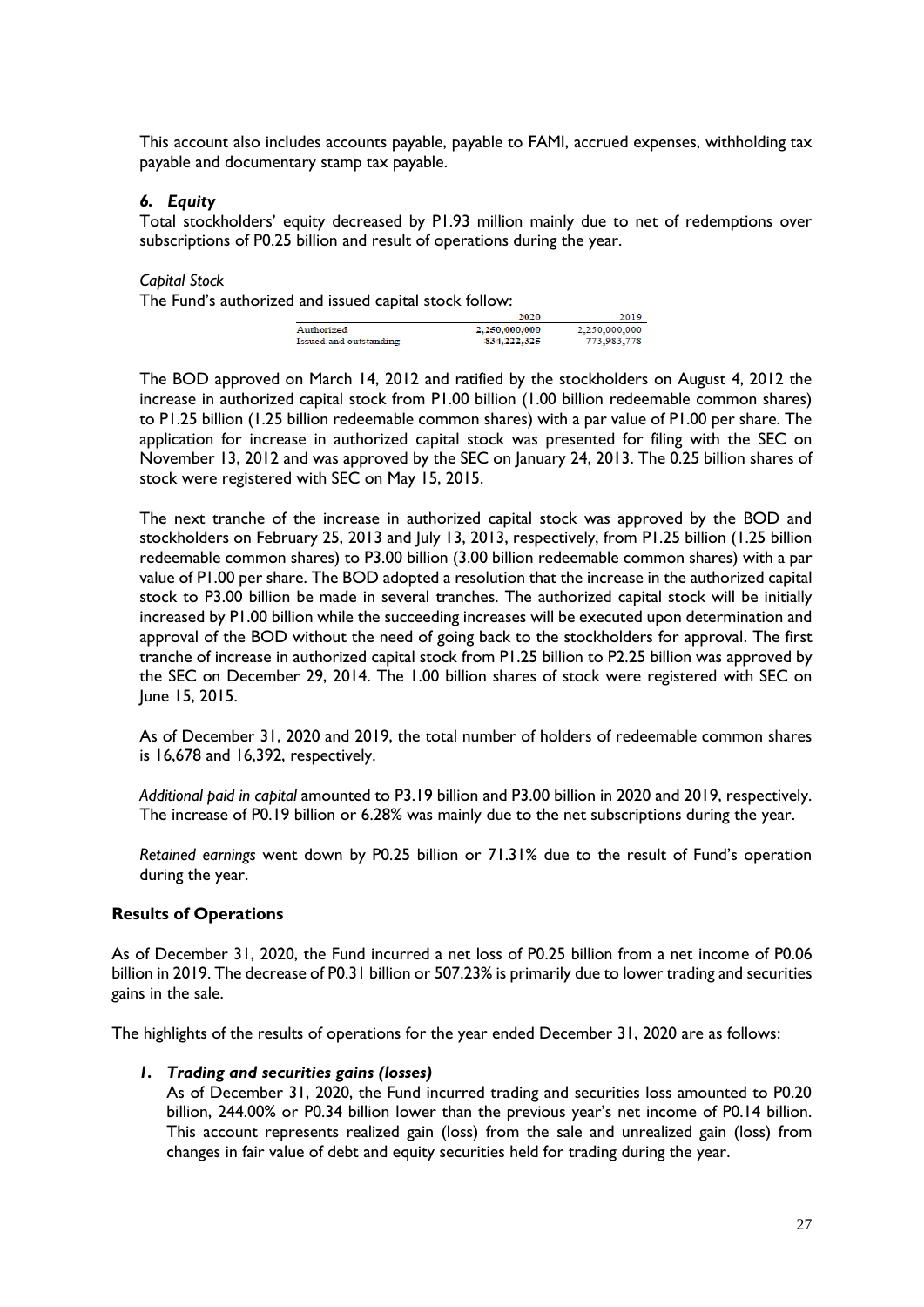### 2. *Dividend income*

Dividend income is recognized when the Fund's right to receive payment is established. This account declined by P15.51 million or 23.00% from last year's P67.41 million to P51.90 million this year due to lower cash dividends earned from shares held during the year.

#### *3. Interest income*

Interest income grew by P1.20 million or 20.42% due to increase in deposit in cash in bank during the year. This account consists of interest earned from cash and cash equivalents and financial assets at FVTPL investments.

### *4. Miscellaneous income*

This account consists of write-off of unidentified deposits and stale checks which decreased by P0.30 million.

### *5. Management and retainer's fee*

This account includes management fees, incentive fees and retainer's fees. Management and retainer's fee amounted to P75.00 million, P17.66 million or 19.05% lower than the prior-year balance of P92.66 million as a result of the decline in asset under management of the Fund this year.

### 6. *Brokers' commission*

Broker's commission amounting to P12.52 million and P26.23 million for the year ended December 31, 2020 and 2019, respectively. The decrease of P13.71 million or 52.28% pertains to lower brokers' commission incurred during the year.

### 7. *Custodian and clearing fees*

This account pertains to payment to the custodian of the Fund. The decrease of 13.37% is mainly due to the decrease in market value of the equity securities held by the Fund.

### *8. Taxes and licenses*

This account includes filing fees, local taxes and documentary stamp taxes which increased by P1.32 million due to higher DST and local taxes paid for the year.

#### 9. *Transaction charges*

This account pertains to the payment of stock trading and over-the-counter charges amounting to P0.45 million and P0.95 million for the year 2020 and 2019, respectively. The 53.01% decrease is a result of lower number of trades this year as compared last year.

#### 10. *Miscellaneous expense*

Miscellaneous expense amounting to P0.45 million and P0.52 million in 2020 and 2019, respectively, includes postage fees, insurance premiums, notarial fees and membership fees and dues. This account went down by 11.86% due to lower other operating expenses.

#### **Plan of Action**

FAMI is licensed by SEC to act as Investment Company Adviser/Manager, Administrator and Principal Distributor of mutual funds.

Being the principal distributor of the Fund's shares of stock, it intends to increase its marketing network and accredit sub-dealers or agents to sell the Fund's share.

#### **Subsequent Events**

There were no material subsequent events that occurred after the year ended December 31, 2021.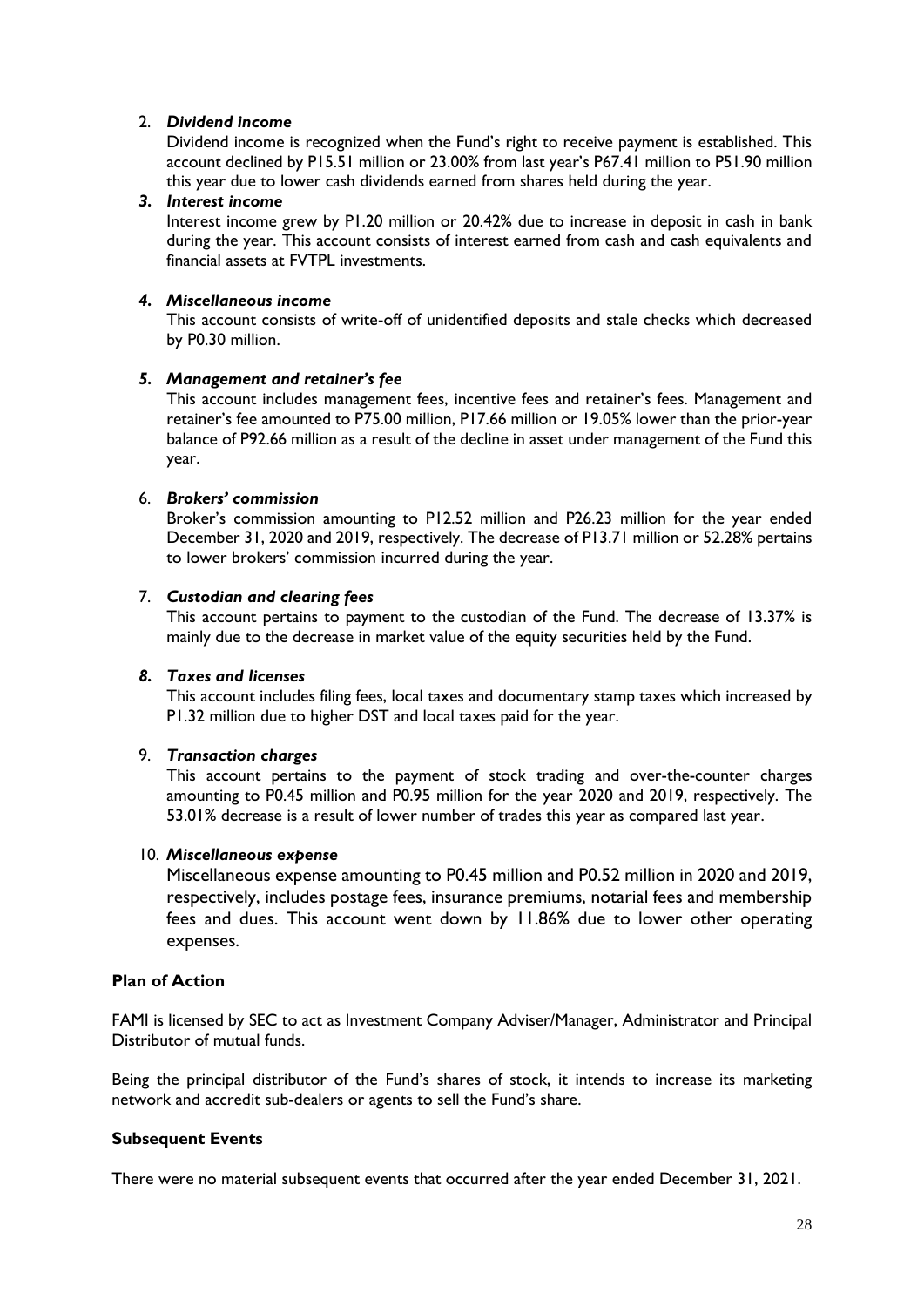# **Other Matters**

The Fund Manager is not aware of any event and/or uncertainties that:

- will have a material impact on liquidity
- will trigger direct or contingent obligation that is material to the Fund including any default or acceleration of obligation
- will have an impact on all material off-balance sheet transactions, arrangement, obligations and other relationships of the Fund
- is a significant element of income or loss that did not arise from the Fund's continuing operations
- there are no material commitments for capital expenditures during the past year and in the subsequent year.

### **DISCUSSION OF KEY PERFORMANCE INDICATORS**

The Fund, incorporated on May 27, 2005, is classified as an investment company with moderate risk. Its investment objective is to seek long-term capital appreciation by investing primarily in carefully selected listed and non-listed equity securities.

The Fund has First Metro Asset Management, Inc. (FAMI) as its Investment Company Adviser, Administrator and Principal Distributor.

The Fund started with an initial paid-up capitalization of  $P25,000,000$ , a small portion of the mutual fund industry (under the equity fund category).

SALEF has identified the following as its key performance indicators:

- *Net Asset Value Per Share -* Net Asset Value per share amounted to P5.1905 as of March 31, 2022, higher by 2.69% from P5.0543 as of December 31, 2021. The Fund's average daily net asset value increased by 2.61% or P0.11 billion from P4.33 billion as of December 31, 2021 to P4.44 billion as of March 31, 2022.
- *Sales for the period ended -* The Fund's total sales of P243.83 million for the period ended March 31, 2022 was 37.85% or P148.52 million lower than P392.35 million sales for the same period last year.
- *Redemptions for the period ended -* Fund's total redemptions amounted to P248.0 I million for the period ended March 31, 2022 was 222.75% or Pl 71.17 million higher than P76.85 million redemptions last year.
- *Net Income vs. Benchmark-* The Fund incurred a net income of P117.28 million for the period ended March 31, 2022 as compared to P351.27 million net loss for the same period last year.
- *Market Share vs. Benchmark-* As of March 31, 2022 the Fund garnered 3.61% share in the Equity Funds category while 0.98% share in terms of net assets. On the basis of account holders, the Fund has 16,549 account holders or 3.00% of the total accounts in the Equity Funds category.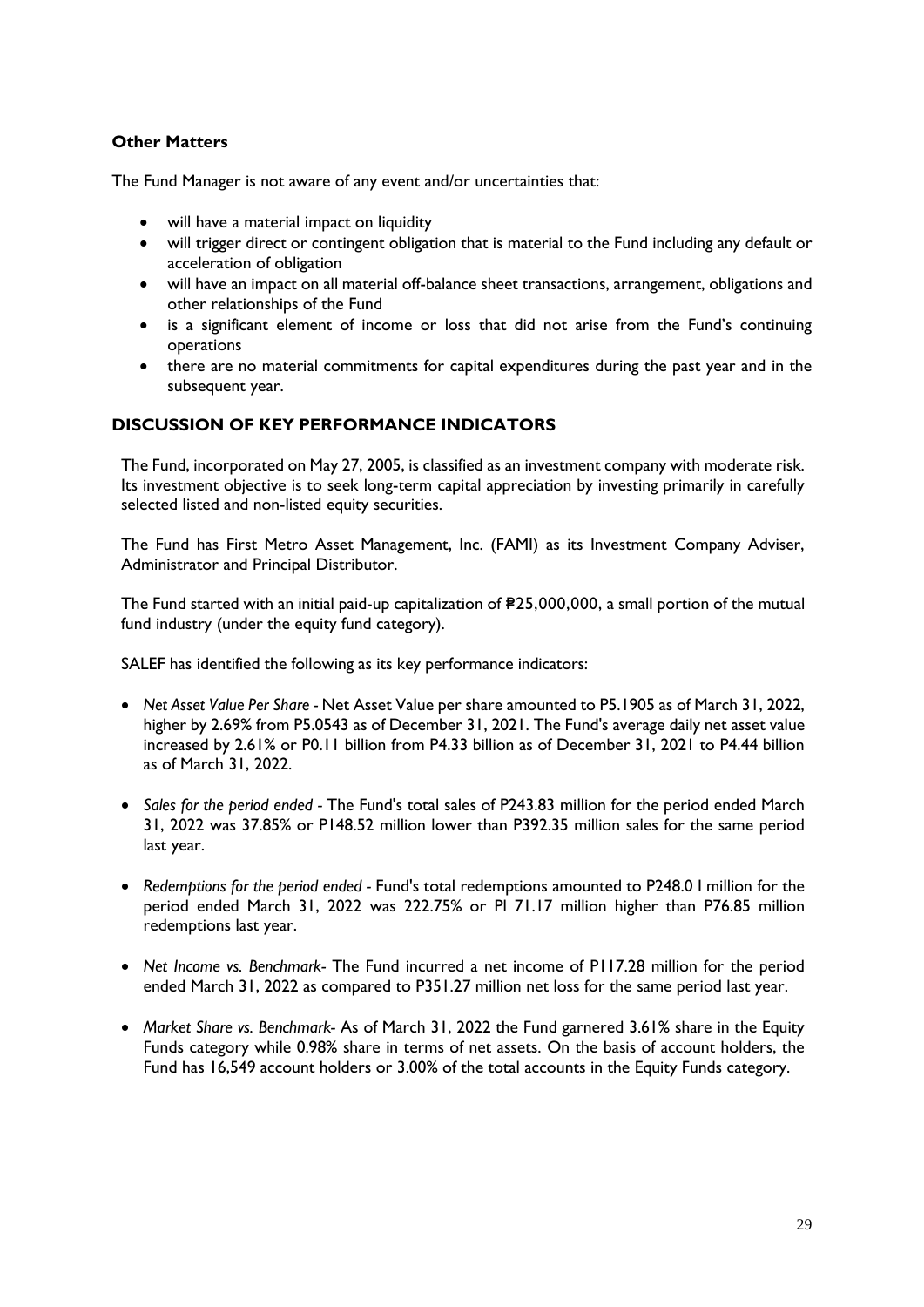# **FINANCIAL SOUNDNESS INDICATORS**

|    |                                    |                                                                                                                  | As of March 31 |           |
|----|------------------------------------|------------------------------------------------------------------------------------------------------------------|----------------|-----------|
|    | Performance Indicator              | Formula                                                                                                          | 2022           | 2021      |
| a. | Current/Liquidity Ratio            | <b>Total Current Assets</b>                                                                                      | 5009.12%       | 6352.05%  |
| b. | Solvency Ratio                     | <b>Total Current Liabilities</b><br><b>Total Liabilities</b><br><b>Total Assets</b>                              | 2.00%          | 1.57%     |
| C. | Debt to Equity Ratio               | <b>Total Liabilities</b><br><b>Total Equity</b>                                                                  | 2.04%          | 1.60%     |
| d. | Asset to Equity Ratio              | <b>Total Assets</b><br><b>Total Equity</b>                                                                       | 102.04%        | 101.60%   |
| e. | Interest Rate Coverage Ratio       | Income before Interest<br>Expense and Tax                                                                        | <b>NA</b>      | <b>NA</b> |
|    |                                    | Interest Expense                                                                                                 |                |           |
| f. | Return on Equity                   | Net Income after Tax<br>Average Capital                                                                          | 10.43%         | $-33.68%$ |
| g. | <b>Return on Assets</b>            | Net Income after Tax<br><b>Average Total Assets</b>                                                              | 10.70%         | $-34.23%$ |
| h. | Net Profit Margin Ratio            | Net Income<br>Net Interest Income and                                                                            | 76.59%         | (110.99%) |
| i. | Net Asset Value (NAY) Per<br>Share | Operating Income<br>NAV Attributable to<br>Holders of Redeemable<br><b>Shares</b><br>Number of Redeemable Shares | 5.1905         | 4.5339    |